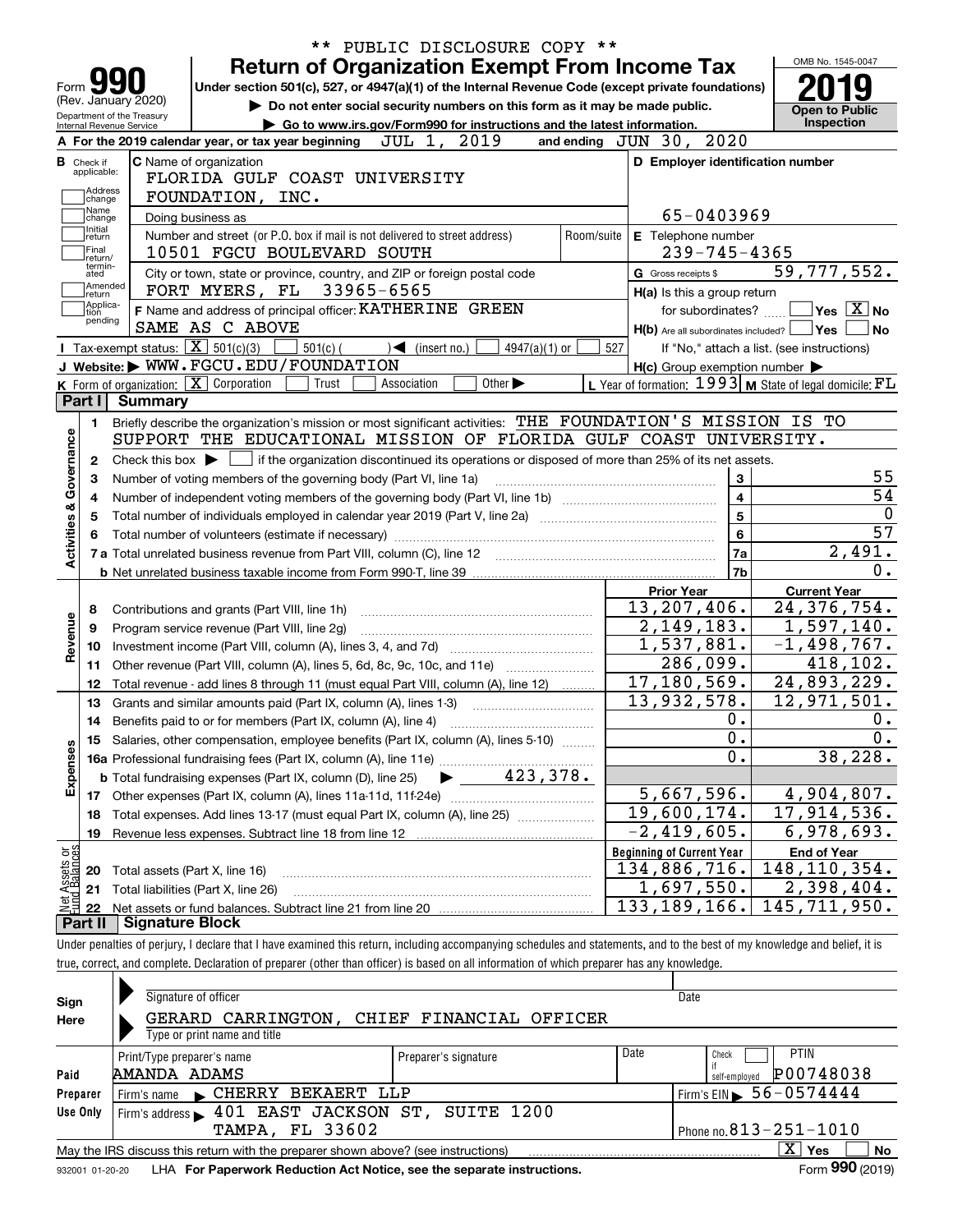|              | FLORIDA GULF COAST UNIVERSITY                                                                                                                                                           |
|--------------|-----------------------------------------------------------------------------------------------------------------------------------------------------------------------------------------|
|              | 65-0403969<br>FOUNDATION, INC.<br>Page 2<br>Form 990 (2019)<br><b>Statement of Program Service Accomplishments</b><br>Part III I                                                        |
|              |                                                                                                                                                                                         |
| 1            | Briefly describe the organization's mission:                                                                                                                                            |
|              | THE FOUNDATION'S MISSION IS TO SUPPORT THE EDUCATIONAL MISSION OF                                                                                                                       |
|              | FLORIDA GULF COAST UNIVERSITY.                                                                                                                                                          |
|              |                                                                                                                                                                                         |
|              |                                                                                                                                                                                         |
| $\mathbf{2}$ | Did the organization undertake any significant program services during the year which were not listed on the                                                                            |
|              | $\overline{\,}$ Yes $\overline{\,\rm X\,}$ No<br>prior Form 990 or 990-EZ?                                                                                                              |
|              | If "Yes," describe these new services on Schedule O.                                                                                                                                    |
| 3            | $\sqrt{}$ Yes $\sqrt{}$ X $\sqrt{}$ No<br>Did the organization cease conducting, or make significant changes in how it conducts, any program services?                                  |
| 4            | If "Yes," describe these changes on Schedule O.<br>Describe the organization's program service accomplishments for each of its three largest program services, as measured by expenses. |
|              | Section 501(c)(3) and 501(c)(4) organizations are required to report the amount of grants and allocations to others, the total expenses, and                                            |
|              | revenue, if any, for each program service reported.                                                                                                                                     |
| 4a           | 16,538,968. including grants of \$12,971,501. ) (Revenue \$1,597,140.)<br>) (Expenses \$<br>(Code:                                                                                      |
|              | THE FOUNDATION RECEIVES AND ADMINISTERS GIFTS AND BEQUESTS FOR                                                                                                                          |
|              | EDUCATIONAL AND CHARITABLE PURPOSES FOR THE ADVANCEMENT OF FLORIDA GULF                                                                                                                 |
|              | COAST UNIVERSITY.<br>THE FOUNDATION ALSO HOLDS PROPERTY FOR USE BY THE                                                                                                                  |
|              | UNIVERSITY INCLUDING LAND USED BY THE COLLEGE OF ARTS AND SCIENCES FOR                                                                                                                  |
|              | THE ENVIRONMENTAL STUDIES PROGRAMS, THE HOME OF THE FLORIDA GULF COAST                                                                                                                  |
|              | UNIVERSITY VESTER MARINE SCIENCE AND ENVIRONMENTAL EDUCATION CENTER,<br>AND LAND TO BE USED FOR THE UNIVERSITY'S FUTURE EXPANSION NEEDS.                                                |
|              |                                                                                                                                                                                         |
|              |                                                                                                                                                                                         |
|              |                                                                                                                                                                                         |
|              |                                                                                                                                                                                         |
|              |                                                                                                                                                                                         |
| 4b           |                                                                                                                                                                                         |
|              |                                                                                                                                                                                         |
|              |                                                                                                                                                                                         |
|              |                                                                                                                                                                                         |
|              |                                                                                                                                                                                         |
|              |                                                                                                                                                                                         |
|              |                                                                                                                                                                                         |
|              |                                                                                                                                                                                         |
|              |                                                                                                                                                                                         |
|              |                                                                                                                                                                                         |
|              |                                                                                                                                                                                         |
|              |                                                                                                                                                                                         |
| 4c           | (Code: ) (Expenses \$                                                                                                                                                                   |
|              |                                                                                                                                                                                         |
|              |                                                                                                                                                                                         |
|              |                                                                                                                                                                                         |
|              |                                                                                                                                                                                         |
|              |                                                                                                                                                                                         |
|              |                                                                                                                                                                                         |
|              |                                                                                                                                                                                         |
|              |                                                                                                                                                                                         |
|              |                                                                                                                                                                                         |
|              |                                                                                                                                                                                         |
|              |                                                                                                                                                                                         |
| 4d           | Other program services (Describe on Schedule O.)                                                                                                                                        |
|              | (Expenses \$<br>(Revenue \$<br>including grants of \$<br>16,538,968.<br>Total program service expenses                                                                                  |
| 4е           | nnn                                                                                                                                                                                     |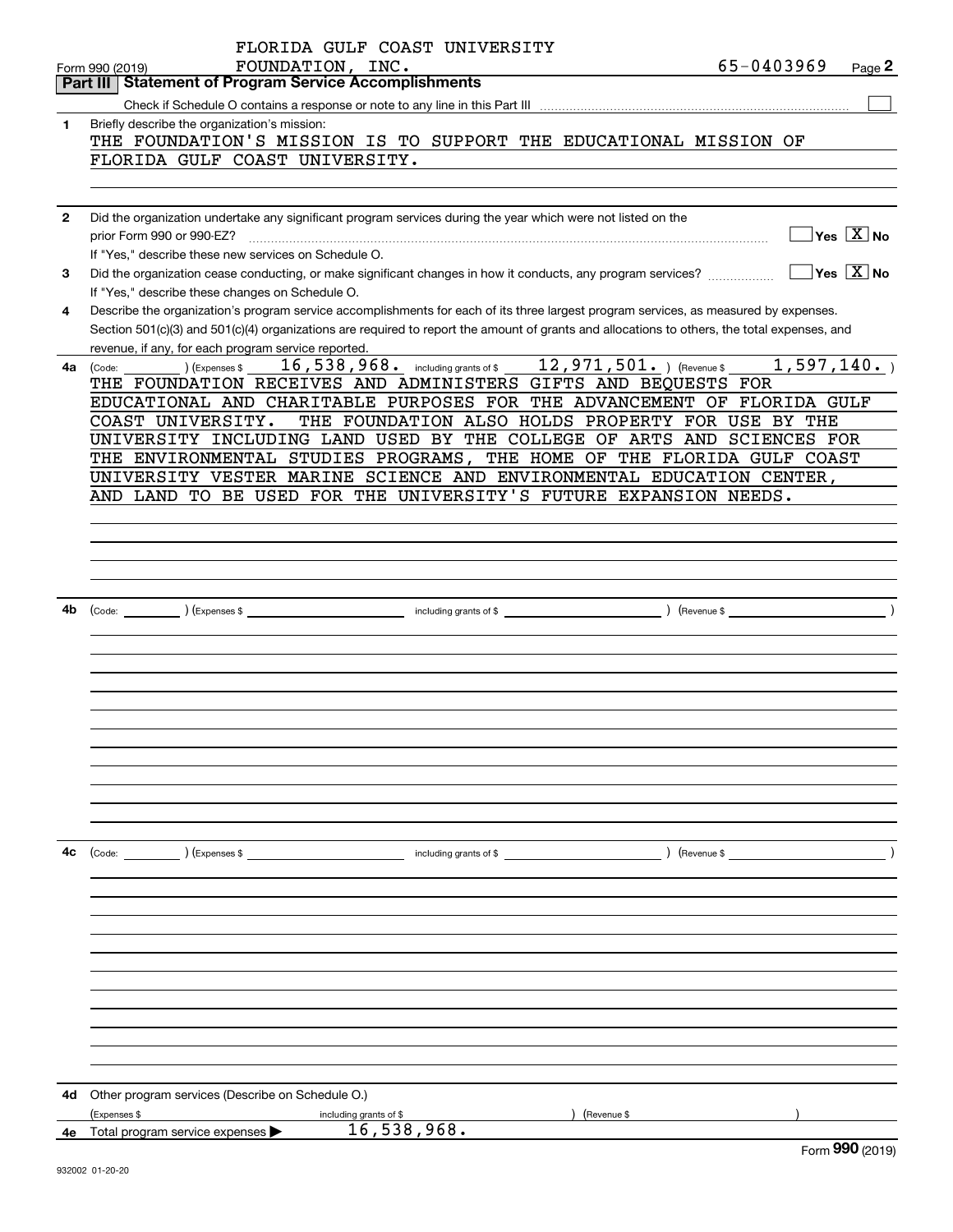| Form 990 (2019) | <b>FOUNDATION,</b>                               | INC. | 65-0403969 | $P$ age $3$ |
|-----------------|--------------------------------------------------|------|------------|-------------|
|                 | <b>Part IV   Checklist of Required Schedules</b> |      |            |             |

|         |                                                                                                                                                    |                               | Yes   No            |   |
|---------|----------------------------------------------------------------------------------------------------------------------------------------------------|-------------------------------|---------------------|---|
| 1       | Is the organization described in section 501(c)(3) or 4947(a)(1) (other than a private foundation)?                                                |                               |                     |   |
|         |                                                                                                                                                    | 1.                            | X                   |   |
| 2       |                                                                                                                                                    | $\overline{2}$                | $\mathbf X$         |   |
| 3       | Did the organization engage in direct or indirect political campaign activities on behalf of or in opposition to candidates for                    |                               |                     |   |
|         |                                                                                                                                                    | 3                             |                     | x |
| 4       | Section 501(c)(3) organizations. Did the organization engage in lobbying activities, or have a section 501(h) election in effect                   |                               |                     |   |
|         |                                                                                                                                                    | 4                             | x                   |   |
| 5       | Is the organization a section 501(c)(4), 501(c)(5), or 501(c)(6) organization that receives membership dues, assessments, or                       |                               |                     |   |
|         |                                                                                                                                                    | 5                             |                     | x |
| 6       | Did the organization maintain any donor advised funds or any similar funds or accounts for which donors have the right to                          |                               |                     |   |
|         | provide advice on the distribution or investment of amounts in such funds or accounts? If "Yes," complete Schedule D, Part I                       | 6                             |                     | x |
| 7       | Did the organization receive or hold a conservation easement, including easements to preserve open space,                                          |                               |                     |   |
|         |                                                                                                                                                    | $\overline{7}$                |                     | x |
| 8       | Did the organization maintain collections of works of art, historical treasures, or other similar assets? If "Yes," complete                       |                               |                     |   |
|         |                                                                                                                                                    | 8                             |                     | x |
| 9       | Did the organization report an amount in Part X, line 21, for escrow or custodial account liability, serve as a custodian for                      |                               |                     |   |
|         | amounts not listed in Part X; or provide credit counseling, debt management, credit repair, or debt negotiation services?                          |                               |                     | x |
|         |                                                                                                                                                    | 9                             |                     |   |
| 10      | Did the organization, directly or through a related organization, hold assets in donor-restricted endowments                                       |                               | x                   |   |
|         |                                                                                                                                                    | 10                            |                     |   |
| 11      | If the organization's answer to any of the following questions is "Yes," then complete Schedule D, Parts VI, VII, VIII, IX, or X<br>as applicable. |                               |                     |   |
|         | Did the organization report an amount for land, buildings, and equipment in Part X, line 10? If "Yes," complete Schedule D.                        |                               |                     |   |
| а       |                                                                                                                                                    | 11a                           | x                   |   |
|         | Did the organization report an amount for investments - other securities in Part X, line 12, that is 5% or more of its total                       |                               |                     |   |
|         |                                                                                                                                                    | 11b                           | x                   |   |
| c       | Did the organization report an amount for investments - program related in Part X, line 13, that is 5% or more of its total                        |                               |                     |   |
|         |                                                                                                                                                    | 11c                           |                     | x |
| d       | Did the organization report an amount for other assets in Part X, line 15, that is 5% or more of its total assets reported in                      |                               |                     |   |
|         |                                                                                                                                                    | 11d                           |                     | x |
|         |                                                                                                                                                    | 11e                           | X                   |   |
| f       | Did the organization's separate or consolidated financial statements for the tax year include a footnote that addresses                            |                               |                     |   |
|         | the organization's liability for uncertain tax positions under FIN 48 (ASC 740)? If "Yes," complete Schedule D, Part X                             | 11f                           |                     | x |
|         | 12a Did the organization obtain separate, independent audited financial statements for the tax year? If "Yes," complete                            |                               |                     |   |
|         |                                                                                                                                                    | 12a                           | X                   |   |
|         | <b>b</b> Was the organization included in consolidated, independent audited financial statements for the tax year?                                 |                               |                     |   |
|         | If "Yes," and if the organization answered "No" to line 12a, then completing Schedule D, Parts XI and XII is optional                              | 12 <sub>b</sub>               | X                   |   |
| 13      | Is the organization a school described in section $170(b)(1)(A)(ii)?$ If "Yes," complete Schedule E                                                | 13                            |                     | X |
| 14a     | Did the organization maintain an office, employees, or agents outside of the United States?                                                        | 14a                           |                     | X |
| b       | Did the organization have aggregate revenues or expenses of more than \$10,000 from grantmaking, fundraising, business,                            |                               |                     |   |
|         | investment, and program service activities outside the United States, or aggregate foreign investments valued at \$100,000                         |                               |                     |   |
|         |                                                                                                                                                    | 14b                           |                     | x |
| 15      | Did the organization report on Part IX, column (A), line 3, more than \$5,000 of grants or other assistance to or for any                          |                               |                     |   |
|         |                                                                                                                                                    | 15                            |                     | x |
| 16      | Did the organization report on Part IX, column (A), line 3, more than \$5,000 of aggregate grants or other assistance to                           |                               |                     |   |
|         |                                                                                                                                                    | 16                            |                     | x |
| 17      | Did the organization report a total of more than \$15,000 of expenses for professional fundraising services on Part IX,                            |                               |                     |   |
|         |                                                                                                                                                    | 17                            | x                   |   |
| 18      | Did the organization report more than \$15,000 total of fundraising event gross income and contributions on Part VIII, lines                       |                               | x                   |   |
|         |                                                                                                                                                    | 18                            |                     |   |
| 19      | Did the organization report more than \$15,000 of gross income from gaming activities on Part VIII, line 9a? If "Yes."                             |                               |                     | x |
|         |                                                                                                                                                    | 19                            |                     | X |
| 20a     | If "Yes" to line 20a, did the organization attach a copy of its audited financial statements to this return?                                       | <b>20a</b><br>20 <sub>b</sub> |                     |   |
| b<br>21 | Did the organization report more than \$5,000 of grants or other assistance to any domestic organization or                                        |                               |                     |   |
|         |                                                                                                                                                    | 21                            | x                   |   |
|         |                                                                                                                                                    |                               | $000 \text{ years}$ |   |

Form (2019) **990**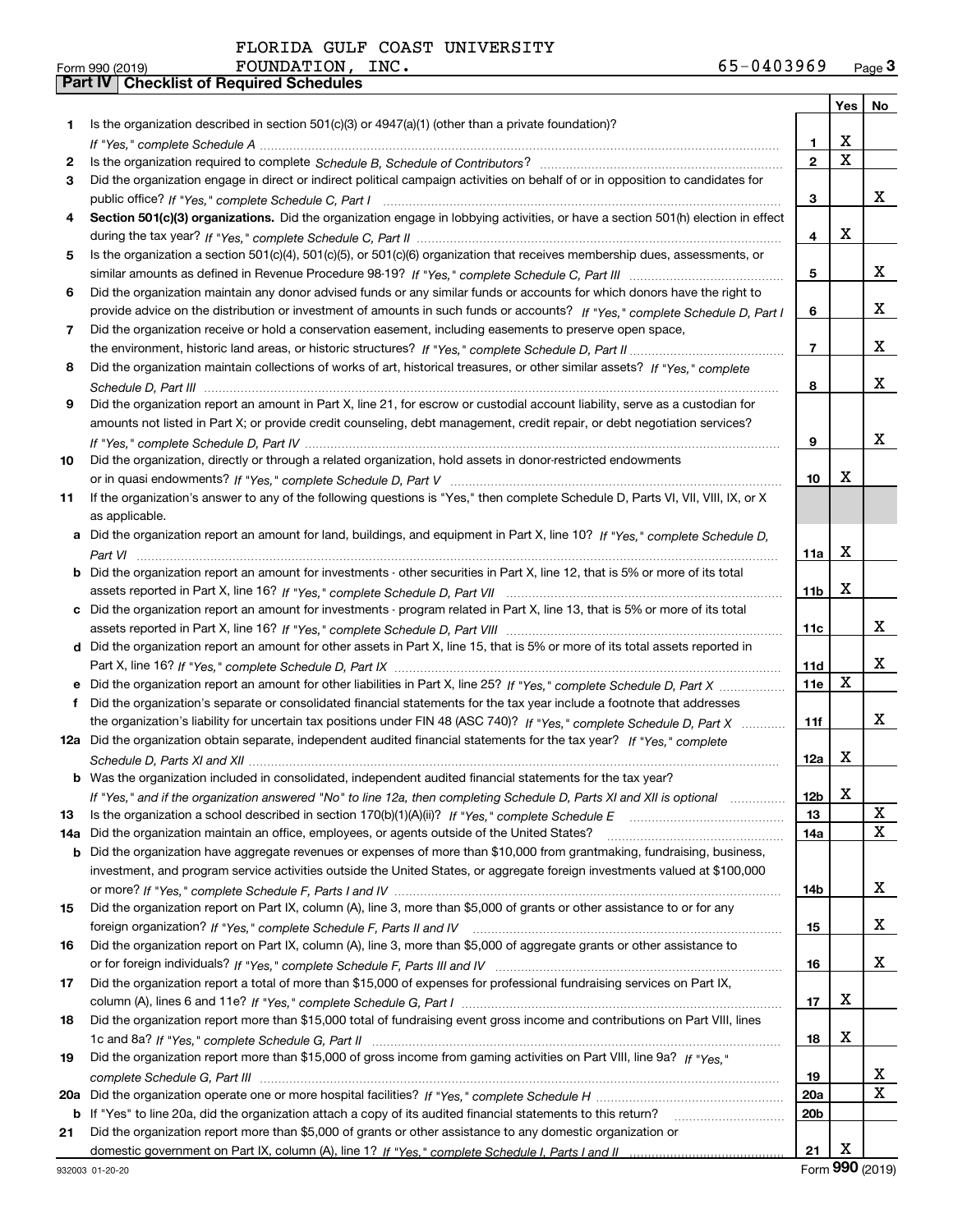|    | FOUNDATION, INC.<br>Form 990 (2019)                                                                                                | 65-0403969 |     | Page 4                  |
|----|------------------------------------------------------------------------------------------------------------------------------------|------------|-----|-------------------------|
|    | Part IV   Checklist of Required Schedules (continued)                                                                              |            |     |                         |
|    |                                                                                                                                    |            | Yes | No                      |
| 22 | Did the organization report more than \$5,000 of grants or other assistance to or for domestic individuals on                      |            |     |                         |
|    |                                                                                                                                    | 22         |     | X                       |
| 23 | Did the organization answer "Yes" to Part VII, Section A, line 3, 4, or 5 about compensation of the organization's current         |            |     |                         |
|    | and former officers, directors, trustees, key employees, and highest compensated employees? If "Yes," complete                     |            |     |                         |
|    |                                                                                                                                    | 23         | X   |                         |
|    | 24a Did the organization have a tax-exempt bond issue with an outstanding principal amount of more than \$100,000 as of the        |            |     |                         |
|    | last day of the year, that was issued after December 31, 2002? If "Yes," answer lines 24b through 24d and complete                 |            |     |                         |
|    |                                                                                                                                    | 24a        |     | x                       |
|    |                                                                                                                                    | 24b        |     |                         |
|    | c Did the organization maintain an escrow account other than a refunding escrow at any time during the year to defease             |            |     |                         |
|    |                                                                                                                                    | 24c        |     |                         |
|    |                                                                                                                                    | 24d        |     |                         |
|    | 25a Section 501(c)(3), 501(c)(4), and 501(c)(29) organizations. Did the organization engage in an excess benefit                   |            |     |                         |
|    |                                                                                                                                    | 25a        |     | x                       |
|    | b Is the organization aware that it engaged in an excess benefit transaction with a disqualified person in a prior year, and       |            |     |                         |
|    | that the transaction has not been reported on any of the organization's prior Forms 990 or 990-EZ? If "Yes," complete              |            |     |                         |
|    | Schedule L, Part I                                                                                                                 | 25b        |     | x                       |
| 26 | Did the organization report any amount on Part X, line 5 or 22, for receivables from or payables to any current                    |            |     |                         |
|    | or former officer, director, trustee, key employee, creator or founder, substantial contributor, or 35%                            |            |     |                         |
|    |                                                                                                                                    | 26         |     | x                       |
| 27 | Did the organization provide a grant or other assistance to any current or former officer, director, trustee, key employee,        |            |     |                         |
|    | creator or founder, substantial contributor or employee thereof, a grant selection committee member, or to a 35% controlled        |            |     |                         |
|    | entity (including an employee thereof) or family member of any of these persons? If "Yes," complete Schedule L, Part III           | 27         |     | х                       |
| 28 | Was the organization a party to a business transaction with one of the following parties (see Schedule L, Part IV                  |            |     |                         |
|    | instructions, for applicable filing thresholds, conditions, and exceptions):                                                       |            |     |                         |
|    | a A current or former officer, director, trustee, key employee, creator or founder, or substantial contributor? If                 |            |     |                         |
|    |                                                                                                                                    | 28a        |     | х                       |
|    |                                                                                                                                    | 28b        |     | $\mathbf X$             |
|    | c A 35% controlled entity of one or more individuals and/or organizations described in lines 28a or 28b? If                        |            |     |                         |
|    |                                                                                                                                    | 28c        |     | х                       |
| 29 |                                                                                                                                    | 29         | X   |                         |
| 30 | Did the organization receive contributions of art, historical treasures, or other similar assets, or qualified conservation        |            |     |                         |
|    |                                                                                                                                    | 30         |     | X                       |
| 31 | Did the organization liquidate, terminate, or dissolve and cease operations? If "Yes," complete Schedule N, Part I                 | 31         |     | $\overline{\mathbf{x}}$ |
| 32 | Did the organization sell, exchange, dispose of, or transfer more than 25% of its net assets? If "Yes," complete                   |            |     |                         |
|    | Schedule N, Part II                                                                                                                | 32         |     | X                       |
| 33 | Did the organization own 100% of an entity disregarded as separate from the organization under Regulations                         |            |     |                         |
|    |                                                                                                                                    | 33         |     | х                       |
| 34 | Was the organization related to any tax-exempt or taxable entity? If "Yes," complete Schedule R, Part II, III, or IV, and          |            |     |                         |
|    |                                                                                                                                    | 34         | X   |                         |
|    |                                                                                                                                    | <b>35a</b> |     | X                       |
|    | <b>b</b> If "Yes" to line 35a, did the organization receive any payment from or engage in any transaction with a controlled entity |            |     |                         |
|    |                                                                                                                                    | 35b        |     |                         |
| 36 | Section 501(c)(3) organizations. Did the organization make any transfers to an exempt non-charitable related organization?         |            |     |                         |
|    |                                                                                                                                    | 36         |     | X                       |
| 37 | Did the organization conduct more than 5% of its activities through an entity that is not a related organization                   |            |     |                         |
|    |                                                                                                                                    | 37         |     | х                       |
| 38 | Did the organization complete Schedule O and provide explanations in Schedule O for Part VI, lines 11b and 19?                     |            |     |                         |
|    |                                                                                                                                    | 38         | X   |                         |
|    | <b>Statements Regarding Other IRS Filings and Tax Compliance</b><br><b>Part V</b>                                                  |            |     |                         |
|    | Check if Schedule O contains a response or note to any line in this Part V                                                         |            |     |                         |
|    |                                                                                                                                    |            |     | Yes   No                |

|                                                                                                                      |    |    | No |
|----------------------------------------------------------------------------------------------------------------------|----|----|----|
| <b>1a</b> Enter the number reported in Box 3 of Form 1096. Enter -0- if not applicable                               | 1a |    |    |
| <b>b</b> Enter the number of Forms W-2G included in line 1a. Enter -0- if not applicable                             | 1b |    |    |
| c Did the organization comply with backup withholding rules for reportable payments to vendors and reportable gaming |    |    |    |
| (gambling) winnings to prize winners?                                                                                |    | 10 |    |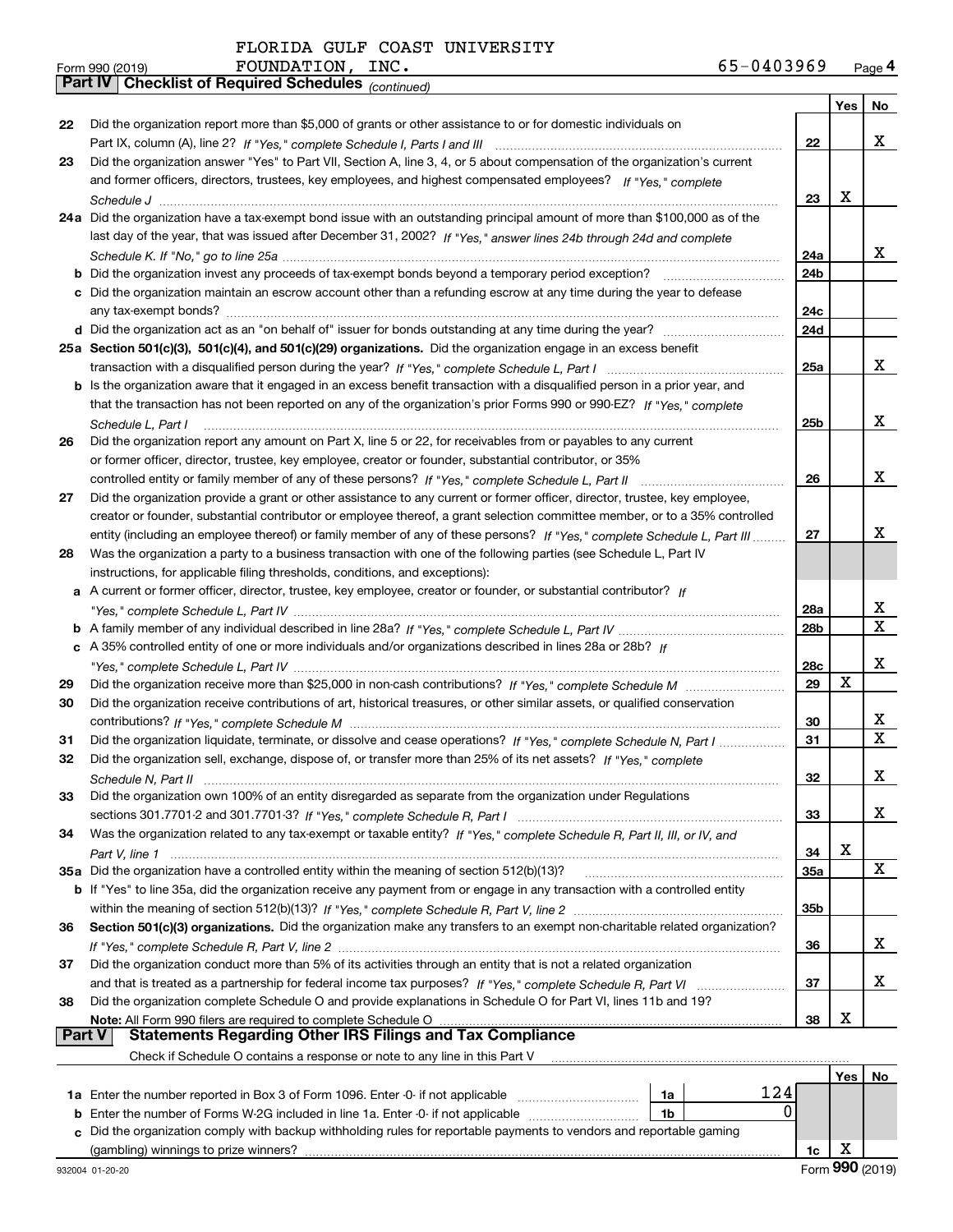|               | 65-0403969<br>FOUNDATION, INC.<br>Form 990 (2019)                                                                                               |                |   | $Page$ <sup>5</sup> |
|---------------|-------------------------------------------------------------------------------------------------------------------------------------------------|----------------|---|---------------------|
| <b>Part V</b> | Statements Regarding Other IRS Filings and Tax Compliance (continued)                                                                           |                |   |                     |
|               |                                                                                                                                                 |                |   | Yes   No            |
|               | 2a Enter the number of employees reported on Form W-3, Transmittal of Wage and Tax Statements,                                                  |                |   |                     |
|               | 0<br>filed for the calendar year ending with or within the year covered by this return <i>manumumumum</i><br>2a                                 |                |   |                     |
|               |                                                                                                                                                 | 2 <sub>b</sub> |   |                     |
|               |                                                                                                                                                 |                |   |                     |
|               | 3a Did the organization have unrelated business gross income of \$1,000 or more during the year?                                                | 3a             | х |                     |
|               |                                                                                                                                                 | 3 <sub>b</sub> | х |                     |
|               | 4a At any time during the calendar year, did the organization have an interest in, or a signature or other authority over, a                    |                |   |                     |
|               |                                                                                                                                                 | 4a             |   | х                   |
|               | <b>b</b> If "Yes," enter the name of the foreign country $\blacktriangleright$                                                                  |                |   |                     |
|               | See instructions for filing requirements for FinCEN Form 114, Report of Foreign Bank and Financial Accounts (FBAR).                             |                |   |                     |
|               |                                                                                                                                                 | 5a             |   | х                   |
| b             |                                                                                                                                                 | 5b             |   | x                   |
| c             |                                                                                                                                                 | 5c             |   |                     |
|               | 6a Does the organization have annual gross receipts that are normally greater than \$100,000, and did the organization solicit                  |                |   |                     |
|               |                                                                                                                                                 | 6a             |   | х                   |
|               | <b>b</b> If "Yes," did the organization include with every solicitation an express statement that such contributions or gifts                   |                |   |                     |
|               |                                                                                                                                                 | 6b             |   |                     |
| 7             | Organizations that may receive deductible contributions under section 170(c).                                                                   |                |   |                     |
| а             | Did the organization receive a payment in excess of \$75 made partly as a contribution and partly for goods and services provided to the payor? | 7a             | х |                     |
| b             | If "Yes," did the organization notify the donor of the value of the goods or services provided?                                                 | 7b             | х |                     |
|               | c Did the organization sell, exchange, or otherwise dispose of tangible personal property for which it was required                             |                |   |                     |
|               |                                                                                                                                                 | 7c             |   | х                   |
|               | 7d                                                                                                                                              |                |   |                     |
| е             | Did the organization receive any funds, directly or indirectly, to pay premiums on a personal benefit contract?                                 | 7e             |   | х                   |
| f             | Did the organization, during the year, pay premiums, directly or indirectly, on a personal benefit contract?                                    | 7f             |   | Χ                   |
| g             | If the organization received a contribution of qualified intellectual property, did the organization file Form 8899 as required?                | 7g             |   |                     |
| h.            | If the organization received a contribution of cars, boats, airplanes, or other vehicles, did the organization file a Form 1098-C?              | 7h             |   |                     |
| 8             | Sponsoring organizations maintaining donor advised funds. Did a donor advised fund maintained by the                                            |                |   |                     |
|               | sponsoring organization have excess business holdings at any time during the year?                                                              | 8              |   |                     |
| 9             | Sponsoring organizations maintaining donor advised funds.                                                                                       |                |   |                     |
| а             | Did the sponsoring organization make any taxable distributions under section 4966?                                                              | 9а             |   |                     |
| b             | Did the sponsoring organization make a distribution to a donor, donor advisor, or related person?                                               | 9b             |   |                     |
| 10            | Section 501(c)(7) organizations. Enter:                                                                                                         |                |   |                     |
|               | 10a                                                                                                                                             |                |   |                     |
|               | 10b <br>Gross receipts, included on Form 990, Part VIII, line 12, for public use of club facilities                                             |                |   |                     |
| 11            | Section 501(c)(12) organizations. Enter:                                                                                                        |                |   |                     |
| a             | Gross income from members or shareholders<br>11a                                                                                                |                |   |                     |
|               | b Gross income from other sources (Do not net amounts due or paid to other sources against                                                      |                |   |                     |
|               | 11b                                                                                                                                             |                |   |                     |
|               | 12a Section 4947(a)(1) non-exempt charitable trusts. Is the organization filing Form 990 in lieu of Form 1041?                                  | 12a            |   |                     |
|               | 12b<br><b>b</b> If "Yes," enter the amount of tax-exempt interest received or accrued during the year                                           |                |   |                     |
| 13            | Section 501(c)(29) qualified nonprofit health insurance issuers.                                                                                |                |   |                     |
|               | a Is the organization licensed to issue qualified health plans in more than one state?                                                          | 13а            |   |                     |
|               | Note: See the instructions for additional information the organization must report on Schedule O.                                               |                |   |                     |
|               | <b>b</b> Enter the amount of reserves the organization is required to maintain by the states in which the<br>13b                                |                |   |                     |
|               | 13с                                                                                                                                             |                |   |                     |
|               | 14a Did the organization receive any payments for indoor tanning services during the tax year?                                                  | 14a            |   | x                   |
|               | <b>b</b> If "Yes," has it filed a Form 720 to report these payments? If "No," provide an explanation on Schedule O                              | 14b            |   |                     |
| 15            | Is the organization subject to the section 4960 tax on payment(s) of more than \$1,000,000 in remuneration or                                   |                |   |                     |
|               |                                                                                                                                                 | 15             |   | х                   |
|               | If "Yes," see instructions and file Form 4720, Schedule N.                                                                                      |                |   |                     |
| 16            | Is the organization an educational institution subject to the section 4968 excise tax on net investment income?                                 | 16             |   | х                   |
|               | If "Yes," complete Form 4720, Schedule O.                                                                                                       |                |   |                     |
|               |                                                                                                                                                 |                |   |                     |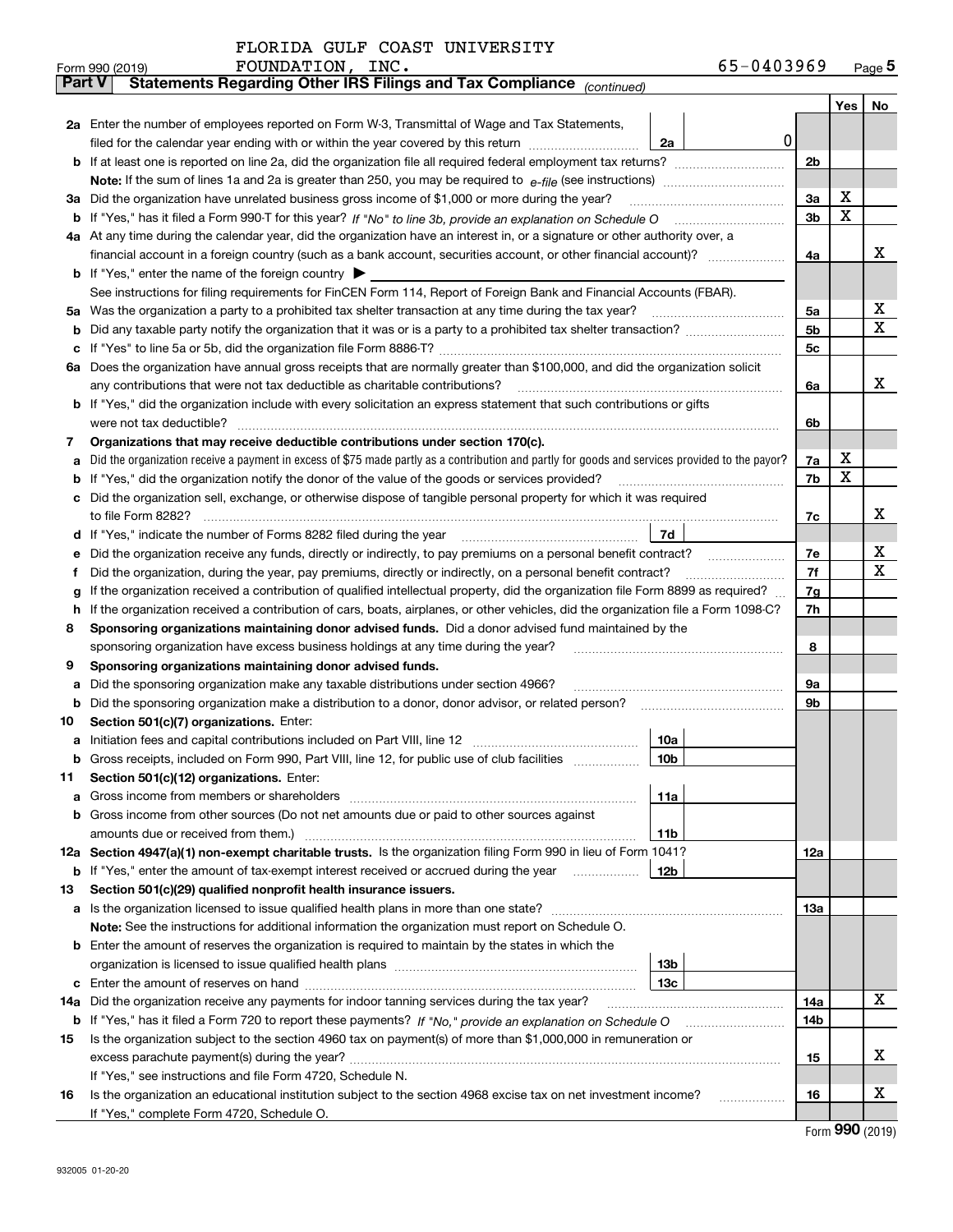*For each "Yes" response to lines 2 through 7b below, and for a "No" response to line 8a, 8b, or 10b below, describe the circumstances, processes, or changes on Schedule O. See instructions.* Form 990 (2019) **FOUNDATION, INC.**<br>**Part VI Governance, Management, and Disclosure** For each "Yes" response to lines 2 through 7b below, and for a "No" response

|     | Check if Schedule O contains a response or note to any line in this Part VI                                                                                                                                      |    |    |                 |     | x           |
|-----|------------------------------------------------------------------------------------------------------------------------------------------------------------------------------------------------------------------|----|----|-----------------|-----|-------------|
|     | <b>Section A. Governing Body and Management</b>                                                                                                                                                                  |    |    |                 |     |             |
|     |                                                                                                                                                                                                                  |    |    |                 | Yes | No          |
|     | 1a Enter the number of voting members of the governing body at the end of the tax year                                                                                                                           | 1a | 55 |                 |     |             |
|     | If there are material differences in voting rights among members of the governing body, or if the governing                                                                                                      |    |    |                 |     |             |
|     | body delegated broad authority to an executive committee or similar committee, explain on Schedule O.                                                                                                            |    |    |                 |     |             |
| b   | Enter the number of voting members included on line 1a, above, who are independent                                                                                                                               | 1b | 54 |                 |     |             |
| 2   | Did any officer, director, trustee, or key employee have a family relationship or a business relationship with any other                                                                                         |    |    |                 |     |             |
|     | officer, director, trustee, or key employee?                                                                                                                                                                     |    |    | $\mathbf{2}$    |     | X           |
| 3   | Did the organization delegate control over management duties customarily performed by or under the direct supervision                                                                                            |    |    |                 |     |             |
|     | of officers, directors, trustees, or key employees to a management company or other person?                                                                                                                      |    |    | 3               |     | x           |
| 4   | Did the organization make any significant changes to its governing documents since the prior Form 990 was filed?                                                                                                 |    |    | $\overline{4}$  |     | $\mathbf X$ |
| 5   |                                                                                                                                                                                                                  |    |    | 5               |     | $\mathbf X$ |
| 6   | Did the organization have members or stockholders?                                                                                                                                                               |    |    | 6               |     | $\mathbf X$ |
| 7a  | Did the organization have members, stockholders, or other persons who had the power to elect or appoint one or                                                                                                   |    |    |                 |     |             |
|     | more members of the governing body?                                                                                                                                                                              |    |    | 7a              |     | х           |
|     | <b>b</b> Are any governance decisions of the organization reserved to (or subject to approval by) members, stockholders, or                                                                                      |    |    |                 |     |             |
|     | persons other than the governing body?                                                                                                                                                                           |    |    | 7b              |     | x           |
| 8   | Did the organization contemporaneously document the meetings held or written actions undertaken during the year by the following:                                                                                |    |    |                 |     |             |
| a   | The governing body?                                                                                                                                                                                              |    |    | 8a              | х   |             |
| b   |                                                                                                                                                                                                                  |    |    | 8b              | X   |             |
| 9   | Is there any officer, director, trustee, or key employee listed in Part VII, Section A, who cannot be reached at the                                                                                             |    |    |                 |     |             |
|     |                                                                                                                                                                                                                  |    |    | 9               |     | x           |
|     | <b>Section B. Policies</b> (This Section B requests information about policies not required by the Internal Revenue Code.)                                                                                       |    |    |                 |     |             |
|     |                                                                                                                                                                                                                  |    |    |                 | Yes | No          |
|     |                                                                                                                                                                                                                  |    |    | 10a             |     | х           |
|     | <b>b</b> If "Yes," did the organization have written policies and procedures governing the activities of such chapters, affiliates,                                                                              |    |    |                 |     |             |
|     | and branches to ensure their operations are consistent with the organization's exempt purposes?                                                                                                                  |    |    | 10 <sub>b</sub> |     |             |
|     | 11a Has the organization provided a complete copy of this Form 990 to all members of its governing body before filing the form?                                                                                  |    |    | 11a             |     | х           |
| b   | Describe in Schedule O the process, if any, used by the organization to review this Form 990.                                                                                                                    |    |    |                 |     |             |
| 12a |                                                                                                                                                                                                                  |    |    | 12a             | х   |             |
| b   |                                                                                                                                                                                                                  |    |    | 12 <sub>b</sub> | X   |             |
| с   | Did the organization regularly and consistently monitor and enforce compliance with the policy? If "Yes." describe                                                                                               |    |    |                 |     |             |
|     | in Schedule O how this was done www.communication.com/www.communications.com/www.communications.com/                                                                                                             |    |    | 12c             | х   |             |
| 13  | Did the organization have a written whistleblower policy?                                                                                                                                                        |    |    | 13              |     | X           |
| 14  | Did the organization have a written document retention and destruction policy?                                                                                                                                   |    |    | 14              |     | х           |
| 15  | Did the process for determining compensation of the following persons include a review and approval by independent                                                                                               |    |    |                 |     |             |
|     | persons, comparability data, and contemporaneous substantiation of the deliberation and decision?                                                                                                                |    |    |                 |     | X           |
|     |                                                                                                                                                                                                                  |    |    | 15a             |     | x           |
|     |                                                                                                                                                                                                                  |    |    | 15b             |     |             |
|     | If "Yes" to line 15a or 15b, describe the process in Schedule O (see instructions).<br>16a Did the organization invest in, contribute assets to, or participate in a joint venture or similar arrangement with a |    |    |                 |     |             |
|     | taxable entity during the year?                                                                                                                                                                                  |    |    | 16a             |     | х           |
|     | b If "Yes," did the organization follow a written policy or procedure requiring the organization to evaluate its participation                                                                                   |    |    |                 |     |             |
|     | in joint venture arrangements under applicable federal tax law, and take steps to safeguard the organization's                                                                                                   |    |    |                 |     |             |
|     |                                                                                                                                                                                                                  |    |    | 16b             |     |             |
|     | Section C. Disclosure                                                                                                                                                                                            |    |    |                 |     |             |
| 17  | List the states with which a copy of this Form 990 is required to be filed $\blacktriangleright$ FL                                                                                                              |    |    |                 |     |             |
| 18  | Section 6104 requires an organization to make its Forms 1023 (1024 or 1024-A, if applicable), 990, and 990-T (Section 501(c)(3)s only) available                                                                 |    |    |                 |     |             |
|     | for public inspection. Indicate how you made these available. Check all that apply.                                                                                                                              |    |    |                 |     |             |
|     | $X$ Own website<br>$\lfloor X \rfloor$ Upon request<br>Another's website<br>Other (explain on Schedule O)                                                                                                        |    |    |                 |     |             |
| 19  | Describe on Schedule O whether (and if so, how) the organization made its governing documents, conflict of interest policy, and financial                                                                        |    |    |                 |     |             |
|     | statements available to the public during the tax year.                                                                                                                                                          |    |    |                 |     |             |
| 20  | State the name, address, and telephone number of the person who possesses the organization's books and records                                                                                                   |    |    |                 |     |             |
|     | GERARD CARRINGTON - 239-745-4365                                                                                                                                                                                 |    |    |                 |     |             |
|     | 33965-6565<br>10501 FGCU BLVD. SOUTH, FORT MYERS, FL                                                                                                                                                             |    |    |                 |     |             |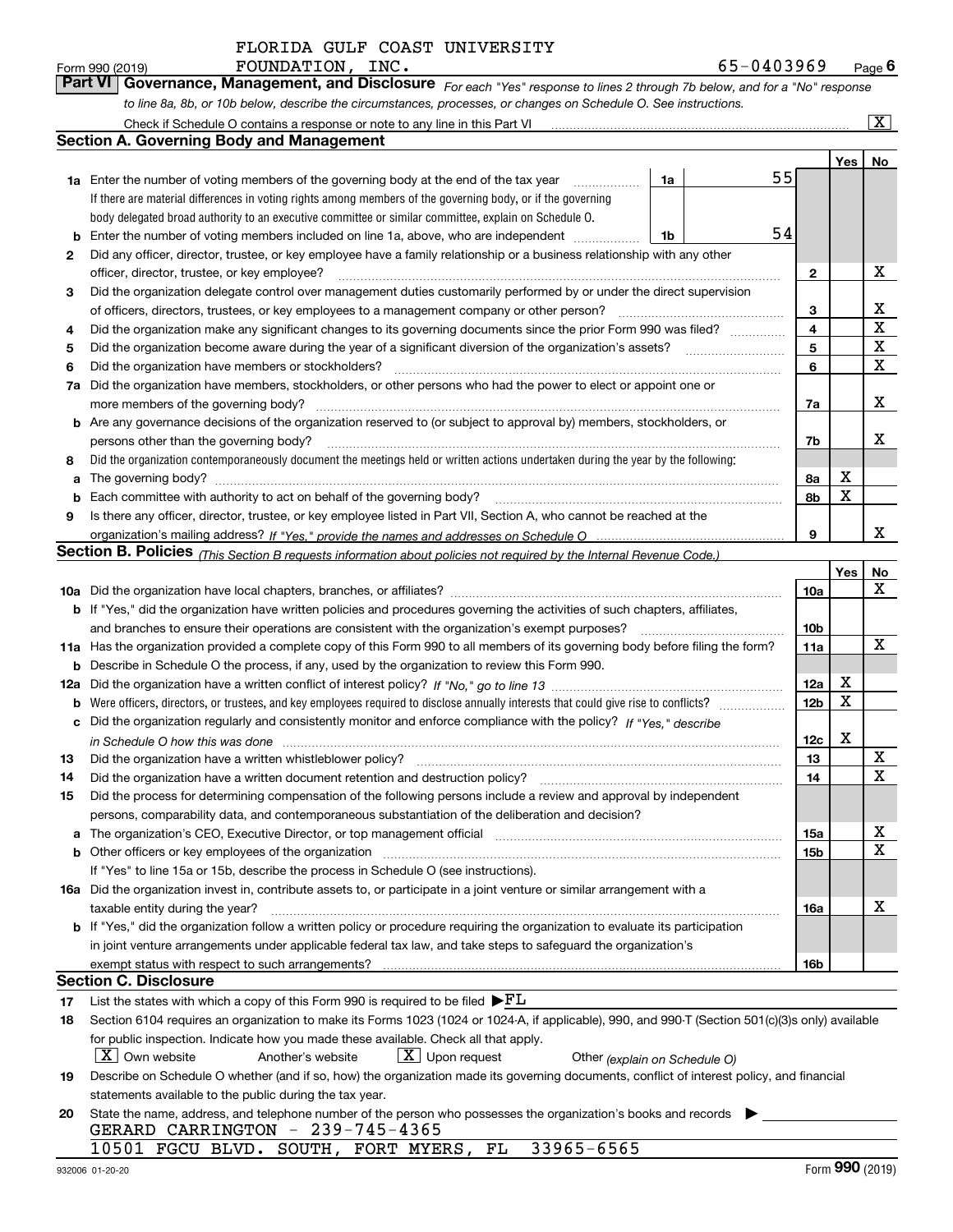$\mathcal{L}^{\text{max}}$ 

#### Form 990 (2019) **FOUNDATION, INC.** 65-0 $4\,0\,3\,9\,6\,9$  <sub>Page</sub> **7Part VII Compensation of Officers, Directors, Trustees, Key Employees, Highest Compensated Employees, and Independent Contractors**

Check if Schedule O contains a response or note to any line in this Part VII

**Section A. Officers, Directors, Trustees, Key Employees, and Highest Compensated Employees**

**1a**  Complete this table for all persons required to be listed. Report compensation for the calendar year ending with or within the organization's tax year. **•** List all of the organization's current officers, directors, trustees (whether individuals or organizations), regardless of amount of compensation.

Enter -0- in columns (D), (E), and (F) if no compensation was paid.

 $\bullet$  List all of the organization's  $\,$ current key employees, if any. See instructions for definition of "key employee."

• List the organization's five current highest compensated employees (other than an officer, director, trustee, or key employee) who received report-■ List the organization's five current highest compensated employees (other than an officer, director, trustee, or key employee) who received report-<br>able compensation (Box 5 of Form W-2 and/or Box 7 of Form 1099-MISC) of

**•** List all of the organization's former officers, key employees, and highest compensated employees who received more than \$100,000 of reportable compensation from the organization and any related organizations.

**former directors or trustees**  ¥ List all of the organization's that received, in the capacity as a former director or trustee of the organization, more than \$10,000 of reportable compensation from the organization and any related organizations.

See instructions for the order in which to list the persons above.

Check this box if neither the organization nor any related organization compensated any current officer, director, or trustee.  $\mathcal{L}^{\text{max}}$ 

| (A)                       | (B)                    |                               |                      | (C)                     |              |                                                                  |        | (D)             | (E)                              | (F)                      |
|---------------------------|------------------------|-------------------------------|----------------------|-------------------------|--------------|------------------------------------------------------------------|--------|-----------------|----------------------------------|--------------------------|
| Name and title            | Average                |                               |                      | Position                |              | (do not check more than one                                      |        | Reportable      | Reportable                       | Estimated                |
|                           | hours per              |                               |                      |                         |              | box, unless person is both an<br>officer and a director/trustee) |        | compensation    | compensation                     | amount of                |
|                           | week                   |                               |                      |                         |              |                                                                  |        | from<br>the     | from related                     | other                    |
|                           | (list any<br>hours for |                               |                      |                         |              |                                                                  |        | organization    | organizations<br>(W-2/1099-MISC) | compensation<br>from the |
|                           | related                |                               |                      |                         |              |                                                                  |        | (W-2/1099-MISC) |                                  | organization             |
|                           | organizations          |                               |                      |                         |              |                                                                  |        |                 |                                  | and related              |
|                           | below                  | ndividual trustee or director | nstitutional trustee |                         | Key employee |                                                                  |        |                 |                                  | organizations            |
|                           | line)                  |                               |                      | Officer                 |              | Highest compensated<br> employee                                 | Former |                 |                                  |                          |
| MICHAEL MARTIN<br>(1)     | 10.00                  |                               |                      |                         |              |                                                                  |        |                 |                                  |                          |
| PRESIDENT                 | 30.00                  | $\mathbf X$                   |                      | $\overline{\textbf{X}}$ |              |                                                                  |        | 0.              |                                  |                          |
| (2)<br>TIMOTHY CARTWRIGHT | 1.00                   |                               |                      |                         |              |                                                                  |        |                 |                                  |                          |
| <b>CHAIR</b>              | 0.00                   | $\overline{\mathbf{X}}$       |                      | $\overline{\text{X}}$   |              |                                                                  |        | $\mathbf 0$ .   | $\mathbf 0$ .                    | $\mathbf 0$ .            |
| SAMANTHA SCOTT<br>(3)     | 1.00                   |                               |                      |                         |              |                                                                  |        |                 |                                  |                          |
| VICE CHAIR                | 0.00                   | $\mathbf X$                   |                      |                         |              |                                                                  |        | $\mathbf 0$ .   | $\mathbf 0$ .                    | $0_{.}$                  |
| KIMBERLY REESE<br>(4)     | 1.00                   |                               |                      |                         |              |                                                                  |        |                 |                                  |                          |
| <b>SECRETARY</b>          | 0.00                   | $\overline{\text{X}}$         |                      | $\overline{\text{X}}$   |              |                                                                  |        | $\mathbf 0$ .   | $\mathbf 0$ .                    | $0_{.}$                  |
| CHARLES KETTEMAN<br>(5)   | 1.00                   |                               |                      |                         |              |                                                                  |        |                 |                                  |                          |
| <b>TREASURER</b>          | 0.00                   | $\mathbf x$                   |                      | $\overline{\textbf{X}}$ |              |                                                                  |        | $\mathbf 0$ .   | $\mathbf 0$ .                    | $0_{.}$                  |
| (6)<br>RICHARD ACKERT     | 1.00                   |                               |                      |                         |              |                                                                  |        |                 |                                  |                          |
| <b>DIRECTOR</b>           | 0.00                   | $\overline{\mathbf{X}}$       |                      |                         |              |                                                                  |        | $\mathbf 0$ .   | $\mathbf 0$ .                    | $0$ .                    |
| LAWRENCE ANTONUCCI<br>(7) | 1.00                   |                               |                      |                         |              |                                                                  |        |                 |                                  |                          |
| <b>DIRECTOR</b>           | 0.00                   | $\mathbf X$                   |                      |                         |              |                                                                  |        | $\mathbf 0$ .   | $\mathbf 0$ .                    | $0_{.}$                  |
| DAVID BARTLEY<br>(8)      | 1.00                   |                               |                      |                         |              |                                                                  |        |                 |                                  |                          |
| <b>DIRECTOR</b>           | 0.00                   | $\mathbf X$                   |                      |                         |              |                                                                  |        | $\mathbf 0$ .   | $\mathbf 0$ .                    | $\mathbf 0$ .            |
| (9) DAVID CALL            | 1.00                   |                               |                      |                         |              |                                                                  |        |                 |                                  |                          |
| <b>DIRECTOR</b>           | 0.00                   | $\mathbf X$                   |                      |                         |              |                                                                  |        | $\mathbf 0$ .   | $\mathbf 0$ .                    | $\mathbf 0$ .            |
| (10) HARRY CASIMIR        | 1.00                   |                               |                      |                         |              |                                                                  |        |                 |                                  |                          |
| <b>DIRECTOR</b>           | 0.00                   | $\overline{\mathbf{X}}$       |                      |                         |              |                                                                  |        | $\mathbf 0$ .   | $\mathbf 0$ .                    | $0$ .                    |
| (11) JOSEPH CATTI         | 1.00                   |                               |                      |                         |              |                                                                  |        |                 |                                  |                          |
| <b>DIRECTOR</b>           | 0.00                   | $\mathbf X$                   |                      |                         |              |                                                                  |        | $\mathbf 0$ .   | $\mathbf 0$ .                    | $0_{.}$                  |
| (12) BARRON COLLIER, III  | 1.00                   |                               |                      |                         |              |                                                                  |        |                 |                                  |                          |
| <b>DIRECTOR</b>           | 0.00                   | $\mathbf X$                   |                      |                         |              |                                                                  |        | $\mathbf 0$ .   | $\mathbf 0$ .                    | $\mathbf 0$ .            |
| (13) THOMAS CORCORAN      | 1.00                   |                               |                      |                         |              |                                                                  |        |                 |                                  |                          |
| <b>DIRECTOR</b>           | 0.00                   | $\mathbf X$                   |                      |                         |              |                                                                  |        | $\mathbf 0$ .   | $\mathbf 0$ .                    | $\mathbf 0$ .            |
| (14) MILLER COUSE         | 1.00                   |                               |                      |                         |              |                                                                  |        |                 |                                  |                          |
| <b>DIRECTOR</b>           | 0.00                   | $\overline{\mathbf{X}}$       |                      |                         |              |                                                                  |        | $\mathbf 0$ .   | $\mathbf 0$ .                    | $0_{.}$                  |
| (15) ALEXANDRIA DAVIS     | 1.00                   |                               |                      |                         |              |                                                                  |        |                 |                                  |                          |
| <b>DIRECTOR</b>           | 0.00                   | $\mathbf X$                   |                      |                         |              |                                                                  |        | $\mathbf 0$ .   | $\mathbf 0$ .                    | $0_{.}$                  |
| (16) CHARLES EDWARDS      | 1.00                   |                               |                      |                         |              |                                                                  |        |                 |                                  |                          |
| <b>DIRECTOR</b>           | 0.00                   | $\mathbf X$                   |                      |                         |              |                                                                  |        | $\mathbf 0$ .   | $\mathbf 0$ .                    | $\mathbf 0$ .            |
| (17) DEAN FJELSTUL        | 1.00                   |                               |                      |                         |              |                                                                  |        |                 |                                  |                          |
| <b>DIRECTOR</b>           | 0.00                   | $\mathbf X$                   |                      |                         |              |                                                                  |        | 0.              | $\mathbf 0$ .                    | $\mathbf 0$ .            |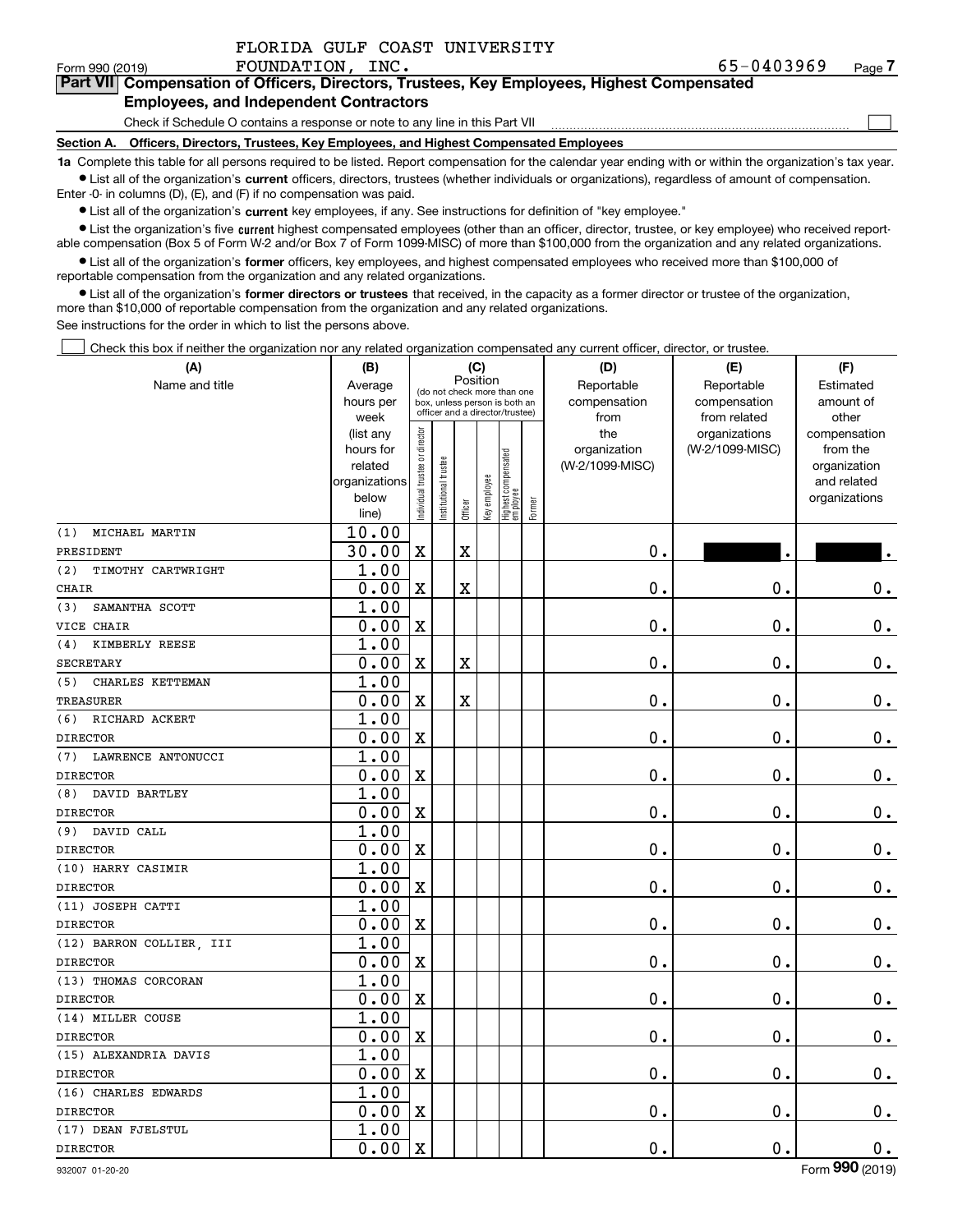**8**65-0403969

| FOUNDATION,<br>Form 990 (2019)                                                                                                                       | INC.                                                                      |                               |                      |              |                 |                                 |        |                         | 65-0403969            |                 | Page 8           |  |
|------------------------------------------------------------------------------------------------------------------------------------------------------|---------------------------------------------------------------------------|-------------------------------|----------------------|--------------|-----------------|---------------------------------|--------|-------------------------|-----------------------|-----------------|------------------|--|
| <b>Part VII</b><br>Section A. Officers, Directors, Trustees, Key Employees, and Highest Compensated Employees (continued)                            |                                                                           |                               |                      |              |                 |                                 |        |                         |                       |                 |                  |  |
| (A)                                                                                                                                                  | (D)                                                                       | (F)                           |                      |              |                 |                                 |        |                         |                       |                 |                  |  |
| Name and title                                                                                                                                       | (B)<br>Average                                                            |                               |                      |              | (C)<br>Position |                                 |        | Reportable              | (E)<br>Reportable     |                 | Estimated        |  |
|                                                                                                                                                      | (do not check more than one<br>hours per<br>box, unless person is both an |                               |                      | compensation | compensation    | amount of                       |        |                         |                       |                 |                  |  |
|                                                                                                                                                      | week                                                                      |                               |                      |              |                 | officer and a director/trustee) |        | from                    | from related          | other           |                  |  |
|                                                                                                                                                      | (list any                                                                 |                               |                      |              |                 |                                 |        | the                     | organizations         |                 | compensation     |  |
|                                                                                                                                                      | hours for                                                                 |                               |                      |              |                 |                                 |        | organization            | (W-2/1099-MISC)       |                 | from the         |  |
|                                                                                                                                                      | related                                                                   |                               |                      |              |                 |                                 |        | (W-2/1099-MISC)         |                       |                 | organization     |  |
|                                                                                                                                                      | organizations                                                             |                               |                      |              |                 |                                 |        |                         |                       |                 | and related      |  |
|                                                                                                                                                      | below                                                                     | ndividual trustee or director | nstitutional trustee |              |                 |                                 |        |                         |                       |                 | organizations    |  |
|                                                                                                                                                      | line)                                                                     |                               |                      | Officer      | Key employee    | Highest compensated<br>employee | Former |                         |                       |                 |                  |  |
| (18) JEFFREY FRIDKIN                                                                                                                                 | 1.00                                                                      |                               |                      |              |                 |                                 |        |                         |                       |                 |                  |  |
| <b>DIRECTOR</b>                                                                                                                                      | 0.00                                                                      | $\mathbf X$                   |                      |              |                 |                                 |        | 0.                      | 0.                    |                 | 0.               |  |
| (19) JOHN FUMAGALLI                                                                                                                                  | 1.00                                                                      |                               |                      |              |                 |                                 |        |                         |                       |                 |                  |  |
| <b>DIRECTOR</b>                                                                                                                                      | 0.00                                                                      | X                             |                      |              |                 |                                 |        | 0.                      | 0.                    |                 | 0.               |  |
| (20) JOSEPH GAMMONS                                                                                                                                  | 1.00                                                                      |                               |                      |              |                 |                                 |        |                         |                       |                 |                  |  |
|                                                                                                                                                      |                                                                           |                               |                      |              |                 |                                 |        |                         |                       |                 |                  |  |
| <b>DIRECTOR</b>                                                                                                                                      | 0.00                                                                      | X                             |                      |              |                 |                                 |        | 0.                      | $\mathbf 0$ .         |                 | 0.               |  |
| (21) MARY BETH GEIER                                                                                                                                 | 1.00                                                                      |                               |                      |              |                 |                                 |        |                         |                       |                 |                  |  |
| <b>DIRECTOR</b>                                                                                                                                      | 0.00                                                                      | X                             |                      |              |                 |                                 |        | 0.                      | $\mathbf 0$ .         |                 | 0.               |  |
| (22) J. DUDLEY GOODLETTE                                                                                                                             | 1.00                                                                      |                               |                      |              |                 |                                 |        |                         |                       |                 |                  |  |
| <b>DIRECTOR</b>                                                                                                                                      | 0.00                                                                      | X                             |                      |              |                 |                                 |        | 0.                      | $\mathbf 0$ .         |                 | 0.               |  |
| (23) BEN HILL GRIFFIN, III                                                                                                                           | 1.00                                                                      |                               |                      |              |                 |                                 |        |                         |                       |                 |                  |  |
| <b>DIRECTOR</b>                                                                                                                                      | 0.00                                                                      | X                             |                      |              |                 |                                 |        | 0.                      | $\mathbf 0$ .         |                 | $0$ .            |  |
| (24) DENNIS HANSCH                                                                                                                                   | 1.00                                                                      |                               |                      |              |                 |                                 |        |                         |                       |                 |                  |  |
| <b>DIRECTOR</b>                                                                                                                                      | 0.00                                                                      | X                             |                      |              |                 |                                 |        | 0.                      | $\mathbf 0$ .         |                 | $0$ .            |  |
| (25) MICHAEL HARTLEY                                                                                                                                 | 1.00                                                                      |                               |                      |              |                 |                                 |        |                         |                       |                 |                  |  |
| <b>DIRECTOR</b>                                                                                                                                      | 0.00                                                                      | X                             |                      |              |                 |                                 |        | 0.                      | $\mathbf 0$ .         |                 | $0$ .            |  |
| (26) DAVID HOLMES                                                                                                                                    | 1.00                                                                      |                               |                      |              |                 |                                 |        |                         |                       |                 |                  |  |
| <b>DIRECTOR</b>                                                                                                                                      | 0.00                                                                      | $\mathbf{x}$                  |                      |              |                 |                                 |        | 0.                      | 0.                    |                 | 0.               |  |
|                                                                                                                                                      |                                                                           |                               |                      |              |                 |                                 |        | 0.                      |                       |                 |                  |  |
| 1b Subtotal                                                                                                                                          |                                                                           |                               |                      |              |                 |                                 |        |                         |                       |                 |                  |  |
| c Total from continuation sheets to Part VII, Section A                                                                                              |                                                                           |                               |                      |              |                 |                                 |        | 0.                      | $918, 653.$ 148, 218. |                 |                  |  |
|                                                                                                                                                      |                                                                           |                               |                      |              |                 |                                 |        | $\mathbf 0$ .           |                       |                 |                  |  |
| Total number of individuals (including but not limited to those listed above) who received more than \$100,000 of reportable<br>$\mathbf{2}$         |                                                                           |                               |                      |              |                 |                                 |        |                         |                       |                 |                  |  |
| compensation from the organization $\blacktriangleright$                                                                                             |                                                                           |                               |                      |              |                 |                                 |        |                         |                       |                 | 0                |  |
|                                                                                                                                                      |                                                                           |                               |                      |              |                 |                                 |        |                         |                       |                 | No<br>Yes        |  |
| 3<br>Did the organization list any former officer, director, trustee, key employee, or highest compensated employee on                               |                                                                           |                               |                      |              |                 |                                 |        |                         |                       |                 |                  |  |
| line 1a? If "Yes," complete Schedule J for such individual manufactured contained and the line 1a? If "Yes," complete Schedule J for such individual |                                                                           |                               |                      |              |                 |                                 |        |                         |                       | 3               | X                |  |
| For any individual listed on line 1a, is the sum of reportable compensation and other compensation from the organization                             |                                                                           |                               |                      |              |                 |                                 |        |                         |                       |                 |                  |  |
|                                                                                                                                                      |                                                                           |                               |                      |              |                 |                                 |        |                         |                       | 4               | х                |  |
| Did any person listed on line 1a receive or accrue compensation from any unrelated organization or individual for services<br>5                      |                                                                           |                               |                      |              |                 |                                 |        |                         |                       |                 |                  |  |
| rendered to the organization? If "Yes." complete Schedule J for such person                                                                          |                                                                           |                               |                      |              |                 |                                 |        |                         |                       | 5               | X                |  |
| <b>Section B. Independent Contractors</b>                                                                                                            |                                                                           |                               |                      |              |                 |                                 |        |                         |                       |                 |                  |  |
|                                                                                                                                                      |                                                                           |                               |                      |              |                 |                                 |        |                         |                       |                 |                  |  |
| Complete this table for your five highest compensated independent contractors that received more than \$100,000 of compensation from<br>1.           |                                                                           |                               |                      |              |                 |                                 |        |                         |                       |                 |                  |  |
| the organization. Report compensation for the calendar year ending with or within the organization's tax year.                                       |                                                                           |                               |                      |              |                 |                                 |        |                         |                       |                 |                  |  |
| (A)                                                                                                                                                  |                                                                           |                               |                      |              |                 |                                 |        | (B)                     |                       | (C)             |                  |  |
| Name and business address                                                                                                                            |                                                                           |                               |                      |              |                 |                                 |        | Description of services |                       | Compensation    |                  |  |
| FLORIDIAN PARTNERS, 108 SOUTH MONROE                                                                                                                 |                                                                           |                               |                      |              |                 |                                 |        |                         |                       |                 |                  |  |
| STREET, TALLAHASSEE, FL 32301<br>LOBBYING                                                                                                            |                                                                           |                               |                      |              |                 |                                 |        |                         |                       | <u>166,571.</u> |                  |  |
| DISSINGER REED LLC, 8700 INDIAN CREEK                                                                                                                |                                                                           |                               |                      |              |                 |                                 |        |                         |                       |                 |                  |  |
| PKWY, STE 320, OVERLAND PARK, KS 66210                                                                                                               |                                                                           |                               |                      |              |                 |                                 |        | INSURANCE SERVICES      |                       |                 | <u> 148,479.</u> |  |
| ARTISTIC SCIENCE, LLC                                                                                                                                |                                                                           |                               |                      |              |                 |                                 |        | LIGHT & SOUND           |                       |                 |                  |  |
| 1431 RAIL HEAD BLVD #2, NAPLES, FL 34110                                                                                                             |                                                                           |                               |                      |              |                 |                                 |        | PRODUCTION              |                       |                 | 103,725.         |  |
|                                                                                                                                                      |                                                                           |                               |                      |              |                 |                                 |        |                         |                       |                 |                  |  |
|                                                                                                                                                      |                                                                           |                               |                      |              |                 |                                 |        |                         |                       |                 |                  |  |
|                                                                                                                                                      |                                                                           |                               |                      |              |                 |                                 |        |                         |                       |                 |                  |  |

**2**Total number of independent contractors (including but not limited to those listed above) who received more than 3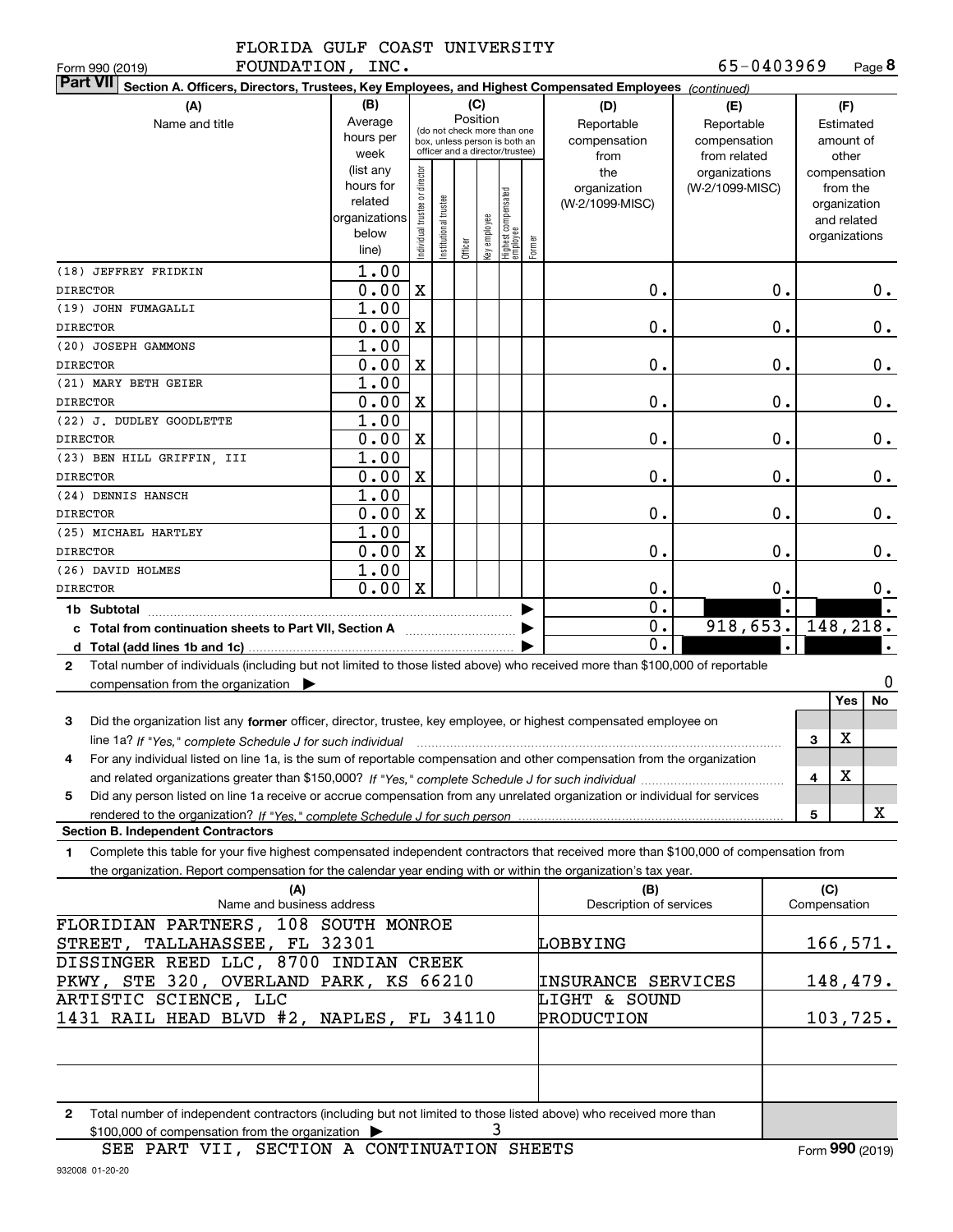FOUNDATION, INC. 65-0403969

Form 990

| Part VII Section A. Officers, Directors, Trustees, Key Employees, and Highest Compensated Employees (continued) |                    |                                |                        |         |              |                              |        |                     |                                  |                          |  |
|-----------------------------------------------------------------------------------------------------------------|--------------------|--------------------------------|------------------------|---------|--------------|------------------------------|--------|---------------------|----------------------------------|--------------------------|--|
| (A)                                                                                                             | (D)                | (E)                            | (F)                    |         |              |                              |        |                     |                                  |                          |  |
| Name and title                                                                                                  | Average            |                                |                        |         | Position     |                              |        | Reportable          | Reportable                       | Estimated                |  |
|                                                                                                                 | hours              |                                | (check all that apply) |         |              |                              |        | compensation        | compensation                     | amount of                |  |
|                                                                                                                 | per                |                                |                        |         |              |                              |        | from                | from related                     | other                    |  |
|                                                                                                                 | week<br>(list any  |                                |                        |         |              | Highest compensated employee |        | the<br>organization | organizations<br>(W-2/1099-MISC) | compensation<br>from the |  |
|                                                                                                                 | hours for          |                                |                        |         |              |                              |        | (W-2/1099-MISC)     |                                  | organization             |  |
|                                                                                                                 | related            |                                |                        |         |              |                              |        |                     |                                  | and related              |  |
|                                                                                                                 | organizations      |                                |                        |         |              |                              |        |                     |                                  | organizations            |  |
|                                                                                                                 | below              | Individual trustee or director | nstitutional trustee   |         | Key employee |                              | Former |                     |                                  |                          |  |
|                                                                                                                 | line)              |                                |                        | Officer |              |                              |        |                     |                                  |                          |  |
| (27) LAURA HOLQUIST                                                                                             | 1.00               |                                |                        |         |              |                              |        |                     |                                  |                          |  |
| <b>DIRECTOR</b>                                                                                                 | 0.00               | $\mathbf X$                    |                        |         |              |                              |        | 0.                  | $0$ .                            | 0.                       |  |
| (28) WILLIAM HOROWITZ                                                                                           | 1.00               |                                |                        |         |              |                              |        |                     |                                  |                          |  |
| <b>DIRECTOR</b>                                                                                                 | 0.00               | $\mathbf X$                    |                        |         |              |                              |        | $\mathbf 0$ .       | 0.                               | $\mathbf 0$ .            |  |
| (29) CHARLES IDELSON                                                                                            | 1.00               |                                |                        |         |              |                              |        |                     |                                  |                          |  |
| <b>DIRECTOR</b>                                                                                                 | 0.00               | $\mathbf X$                    |                        |         |              |                              |        | $\mathbf 0$ .       | 0.                               | $\mathbf 0$ .            |  |
| (30) JAMES KNUPP                                                                                                | 1.00               |                                |                        |         |              |                              |        |                     |                                  |                          |  |
| <b>DIRECTOR</b>                                                                                                 | 0.00               | $\mathbf X$                    |                        |         |              |                              |        | $\mathbf 0$ .       | 0.                               | $\mathbf 0$ .            |  |
| (31) ALAN KOREST                                                                                                | 1.00               |                                |                        |         |              |                              |        |                     |                                  |                          |  |
| <b>DIRECTOR</b>                                                                                                 | 0.00               | $\mathbf X$                    |                        |         |              |                              |        | $\mathbf 0$ .       | 0.                               | 0.                       |  |
| (32) ALEX LAMBROS                                                                                               | 1.00               |                                |                        |         |              |                              |        |                     |                                  |                          |  |
| <b>DIRECTOR</b>                                                                                                 | 0.00               | $\mathbf X$                    |                        |         |              |                              |        | $\mathbf 0$ .       | 0.                               | $0_{.}$                  |  |
| (33) DAN LAVENDER                                                                                               | 1.00               |                                |                        |         |              |                              |        |                     |                                  |                          |  |
| <b>DIRECTOR</b>                                                                                                 | 0.00               | $\mathbf X$                    |                        |         |              |                              |        | $\mathbf 0$ .       | 0.                               | $\mathbf 0$ .            |  |
| (34) DONALD LESCH                                                                                               | 1.00               |                                |                        |         |              |                              |        |                     |                                  |                          |  |
| <b>DIRECTOR</b>                                                                                                 | 0.00               | $\mathbf X$                    |                        |         |              |                              |        | $\mathbf 0$ .       | 0.                               | $\mathbf 0$ .            |  |
| (35) W. BERNARD LESTER                                                                                          | 1.00               |                                |                        |         |              |                              |        |                     |                                  |                          |  |
| <b>DIRECTOR</b>                                                                                                 | 0.00               | $\mathbf X$                    |                        |         |              |                              |        | $\mathbf 0$ .       | 0.                               | $\mathbf 0$ .            |  |
| (36) DAVID LUCAS                                                                                                | 1.00               |                                |                        |         |              |                              |        |                     |                                  |                          |  |
| <b>DIRECTOR</b>                                                                                                 | 0.00               | $\mathbf X$                    |                        |         |              |                              |        | $\mathbf 0$ .       | 0.                               | $\mathbf 0$ .            |  |
| (37) STEVE MCINTOSH                                                                                             | 1.00               |                                |                        |         |              |                              |        |                     |                                  |                          |  |
| <b>DIRECTOR</b>                                                                                                 | 0.00               | $\mathbf X$                    |                        |         |              |                              |        | $\mathbf 0$ .       | 0.                               | $\mathbf 0$ .            |  |
| (38) J. LEO MONTGOMERY                                                                                          | 1.00               |                                |                        |         |              |                              |        |                     |                                  |                          |  |
| <b>DIRECTOR</b>                                                                                                 | 0.00               | $\mathbf X$                    |                        |         |              |                              |        | $\mathbf 0$ .       | 0.                               | 0.                       |  |
| (39) EDWARD MORTON                                                                                              | 1.00               |                                |                        |         |              |                              |        |                     |                                  |                          |  |
| <b>DIRECTOR</b>                                                                                                 | 0.00               | $\mathbf X$                    |                        |         |              |                              |        | $\mathbf 0$ .       | 0.                               | $\mathbf 0$ .            |  |
| (40) JAMES NATHAN                                                                                               | 1.00               |                                |                        |         |              |                              |        |                     |                                  |                          |  |
| <b>DIRECTOR</b>                                                                                                 | $0.00 \,   X$      |                                |                        |         |              |                              |        | $\mathbf 0$ .       | 0.                               | $0$ .                    |  |
| (41) GEURT PEET                                                                                                 | 1.00               |                                |                        |         |              |                              |        |                     |                                  |                          |  |
| <b>DIRECTOR</b>                                                                                                 | $0.00 \, \text{X}$ |                                |                        |         |              |                              |        | $\mathbf 0$ .       | 0.                               | $0$ .                    |  |
| (42) FRED PEZESHKAN                                                                                             | 1.00               |                                |                        |         |              |                              |        |                     |                                  |                          |  |
| DIRECTOR                                                                                                        | $0.00 \, \text{X}$ |                                |                        |         |              |                              |        | $\mathbf 0$ .       | 0.                               | $0$ .                    |  |
| (43) TRAVUS POPE                                                                                                | 1.00               |                                |                        |         |              |                              |        |                     |                                  |                          |  |
| <b>DIRECTOR</b>                                                                                                 | $0.00 \, \text{X}$ |                                |                        |         |              |                              |        | $\mathbf 0$ .       | 0.                               | $\mathbf 0$ .            |  |
| (44) DAVID POWELL                                                                                               | 1.00               |                                |                        |         |              |                              |        |                     |                                  |                          |  |
| <b>DIRECTOR</b>                                                                                                 | $0.00 \, \text{X}$ |                                |                        |         |              |                              |        | $\mathbf 0$ .       | 0.                               | $0$ .                    |  |
| (45) SHONTRA POWELL                                                                                             | 1.00               |                                |                        |         |              |                              |        |                     |                                  |                          |  |
| DIRECTOR                                                                                                        | $0.00 \, \text{X}$ |                                |                        |         |              |                              |        | 0.                  | 0.                               | 0.                       |  |
| (46) MAYELA ROSALES                                                                                             | 1.00               |                                |                        |         |              |                              |        |                     |                                  |                          |  |
| <b>DIRECTOR</b>                                                                                                 | $0.00 \, \text{X}$ |                                |                        |         |              |                              |        | $\mathbf 0$ .       | $\mathbf 0$ .                    | $0$ .                    |  |
|                                                                                                                 |                    |                                |                        |         |              |                              |        |                     |                                  |                          |  |
| Total to Part VII, Section A, line 1c                                                                           |                    |                                |                        |         |              |                              |        |                     |                                  |                          |  |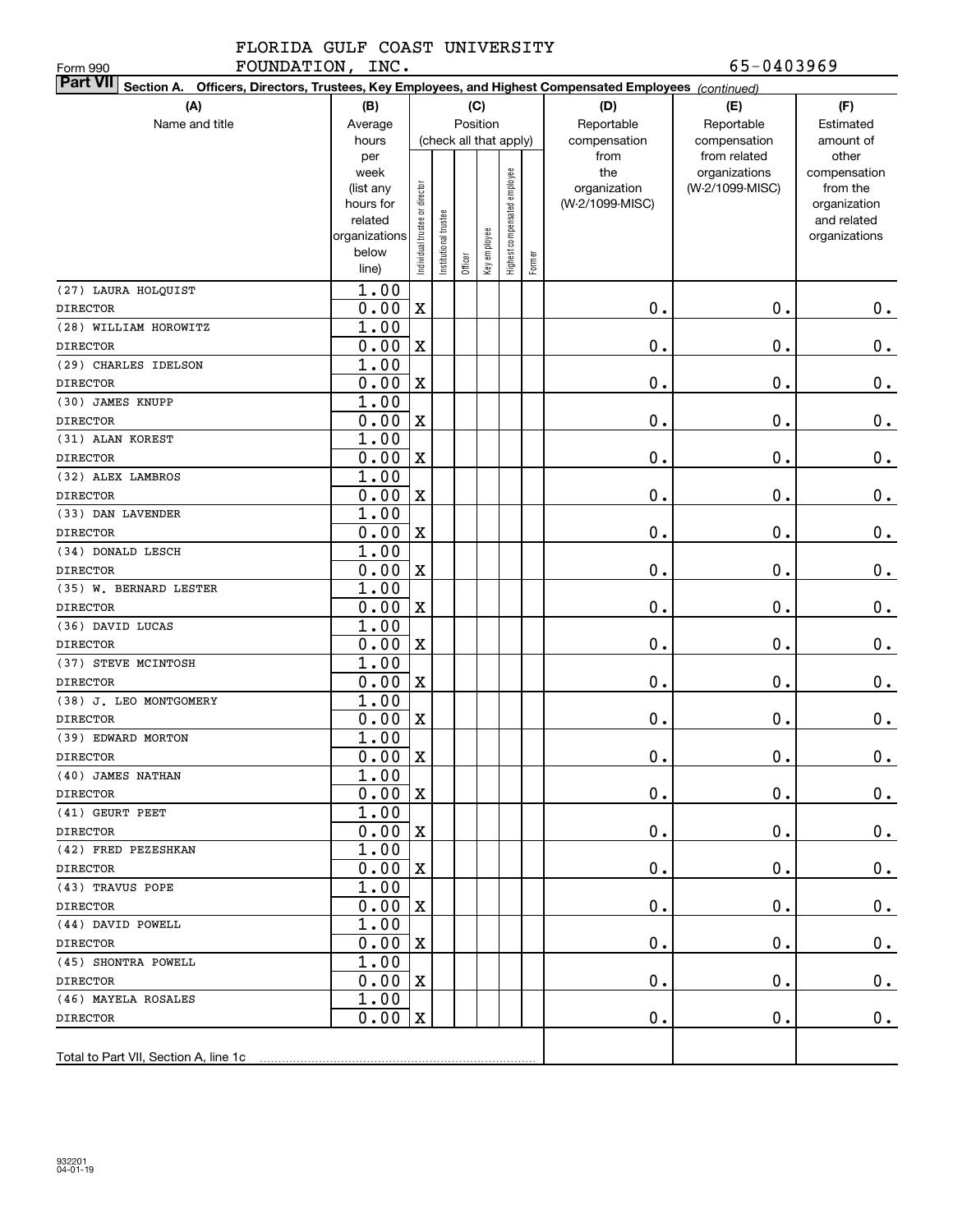FOUNDATION, INC. 65-0403969

| FOUNDATION, INC.<br>Form 990                                                                                              |                      |                                |                       |             |              |                              |        |                 | 65-0403969      |                             |
|---------------------------------------------------------------------------------------------------------------------------|----------------------|--------------------------------|-----------------------|-------------|--------------|------------------------------|--------|-----------------|-----------------|-----------------------------|
| <b>Part VII</b><br>Section A. Officers, Directors, Trustees, Key Employees, and Highest Compensated Employees (continued) |                      |                                |                       |             |              |                              |        |                 |                 |                             |
| (A)                                                                                                                       | (B)                  |                                |                       |             | (C)          |                              |        | (D)             | (E)             | (F)                         |
| Name and title                                                                                                            | Average              |                                |                       |             | Position     |                              |        | Reportable      | Reportable      | Estimated                   |
|                                                                                                                           | hours                |                                |                       |             |              | (check all that apply)       |        | compensation    | compensation    | amount of                   |
|                                                                                                                           | per                  |                                |                       |             |              |                              |        | from            | from related    | other                       |
|                                                                                                                           | week                 |                                |                       |             |              |                              |        | the             | organizations   | compensation                |
|                                                                                                                           | (list any            |                                |                       |             |              |                              |        | organization    | (W-2/1099-MISC) | from the                    |
|                                                                                                                           | hours for<br>related |                                |                       |             |              |                              |        | (W-2/1099-MISC) |                 | organization<br>and related |
|                                                                                                                           | organizations        | Individual trustee or director | Institutional trustee |             |              | Highest compensated employee |        |                 |                 | organizations               |
|                                                                                                                           | below                |                                |                       |             |              |                              |        |                 |                 |                             |
|                                                                                                                           | line)                |                                |                       | Officer     | Key employee |                              | Former |                 |                 |                             |
| (47) JOSEPH SCHORTZ                                                                                                       | 1.00                 |                                |                       |             |              |                              |        |                 |                 |                             |
| <b>DIRECTOR</b>                                                                                                           | 0.00                 | X                              |                       |             |              |                              |        | 0.              | $0$ .           | $0$ .                       |
| (48) LEE SEIDLER                                                                                                          | 1.00                 |                                |                       |             |              |                              |        |                 |                 |                             |
| <b>DIRECTOR</b>                                                                                                           | 0.00                 | $\mathbf X$                    |                       |             |              |                              |        | 0.              | $0$ .           | $\mathbf 0$ .               |
| (49) JULIET SPROUL                                                                                                        | 1.00                 |                                |                       |             |              |                              |        |                 |                 |                             |
| <b>DIRECTOR</b>                                                                                                           | 0.00                 | $\mathbf X$                    |                       |             |              |                              |        | 0.              | $0$ .           | $\mathbf 0$ .               |
| (50) DUANE STRANAHAN                                                                                                      | 1.00                 |                                |                       |             |              |                              |        |                 |                 |                             |
| <b>DIRECTOR</b>                                                                                                           | 0.00                 | $\mathbf X$                    |                       |             |              |                              |        | 0.              | $0$ .           | $\mathbf 0$ .               |
| (51) PETER SULICK                                                                                                         | 1.00                 |                                |                       |             |              |                              |        |                 |                 |                             |
| <b>DIRECTOR</b>                                                                                                           | 0.00                 | $\mathbf X$                    |                       |             |              |                              |        | 0.              | $0$ .           | 0.                          |
| (52) LINDA TAYLOR                                                                                                         | 1.00                 |                                |                       |             |              |                              |        |                 |                 |                             |
| <b>DIRECTOR</b>                                                                                                           | 0.00                 | $\mathbf X$                    |                       |             |              |                              |        | 0.              | $0$ .           | $0$ .                       |
| (53) ALLEN WEISS                                                                                                          | 1.00                 |                                |                       |             |              |                              |        |                 |                 |                             |
| <b>DIRECTOR</b>                                                                                                           | 0.00                 | $\mathbf X$                    |                       |             |              |                              |        | 0.              | $0$ .           | 0.                          |
| (54) NANCY WICKHAM                                                                                                        | 1.00                 |                                |                       |             |              |                              |        |                 |                 |                             |
| <b>DIRECTOR</b>                                                                                                           | 0.00                 | $\mathbf X$                    |                       |             |              |                              |        | 0.              | $0$ .           | 0.                          |
| (55) CHARLES WINTON                                                                                                       | 1.00                 |                                |                       |             |              |                              |        |                 |                 |                             |
| <b>DIRECTOR</b>                                                                                                           | 0.00                 | $\mathbf X$                    |                       |             |              |                              |        | 0.              | 0.              | $0$ .                       |
| (56) KATHERINE GREEN                                                                                                      | 25.00                |                                |                       |             |              |                              |        |                 |                 |                             |
| EXECUTIVE DIRECTOR                                                                                                        | 15.00                |                                |                       | $\mathbf X$ |              |                              |        | 0.              | $\bullet$       |                             |
| (57) GERARD CARRINGTON                                                                                                    | 24.00                |                                |                       |             |              |                              |        |                 |                 |                             |
| CHIEF FINANCIAL OFFICER                                                                                                   | 16.00                |                                |                       | $\mathbf X$ |              |                              |        | $\mathbf 0$ .   | $\bullet$       |                             |
| (58) STEVE MAGIERA                                                                                                        | 2.00                 |                                |                       |             |              |                              |        |                 |                 |                             |
| ASSISTANT TREASURER                                                                                                       | 38.00                |                                |                       | $\mathbf X$ |              |                              |        | $\mathbf 0$ .   | $\bullet$       |                             |
| (59) WILLIAM RICE                                                                                                         | 35.00                |                                |                       |             |              |                              |        |                 |                 |                             |
| ASSOCIATE VP                                                                                                              | 5.00                 |                                |                       |             |              | X                            |        | $\mathbf 0$ .   |                 |                             |
| (60) CHRISTOPHER SIMONEAU                                                                                                 | 0.00                 |                                |                       |             |              |                              |        |                 |                 |                             |
| FORMER EXECUTIVE DIRECTOR                                                                                                 | 0.00                 |                                |                       |             |              |                              | X      | $\mathbf 0$ .   |                 |                             |
|                                                                                                                           |                      |                                |                       |             |              |                              |        |                 |                 |                             |
|                                                                                                                           |                      |                                |                       |             |              |                              |        |                 |                 |                             |
|                                                                                                                           |                      |                                |                       |             |              |                              |        |                 |                 |                             |
|                                                                                                                           |                      |                                |                       |             |              |                              |        |                 |                 |                             |
|                                                                                                                           |                      |                                |                       |             |              |                              |        |                 |                 |                             |
|                                                                                                                           |                      |                                |                       |             |              |                              |        |                 |                 |                             |
|                                                                                                                           |                      |                                |                       |             |              |                              |        |                 |                 |                             |
|                                                                                                                           |                      |                                |                       |             |              |                              |        |                 |                 |                             |
|                                                                                                                           |                      |                                |                       |             |              |                              |        |                 |                 |                             |
|                                                                                                                           |                      |                                |                       |             |              |                              |        |                 |                 |                             |
|                                                                                                                           |                      |                                |                       |             |              |                              |        |                 |                 |                             |
|                                                                                                                           |                      |                                |                       |             |              |                              |        |                 |                 |                             |
| Total to Part VII, Section A, line 1c                                                                                     |                      |                                |                       |             |              |                              |        |                 |                 | <u>918,653. 148,218.</u>    |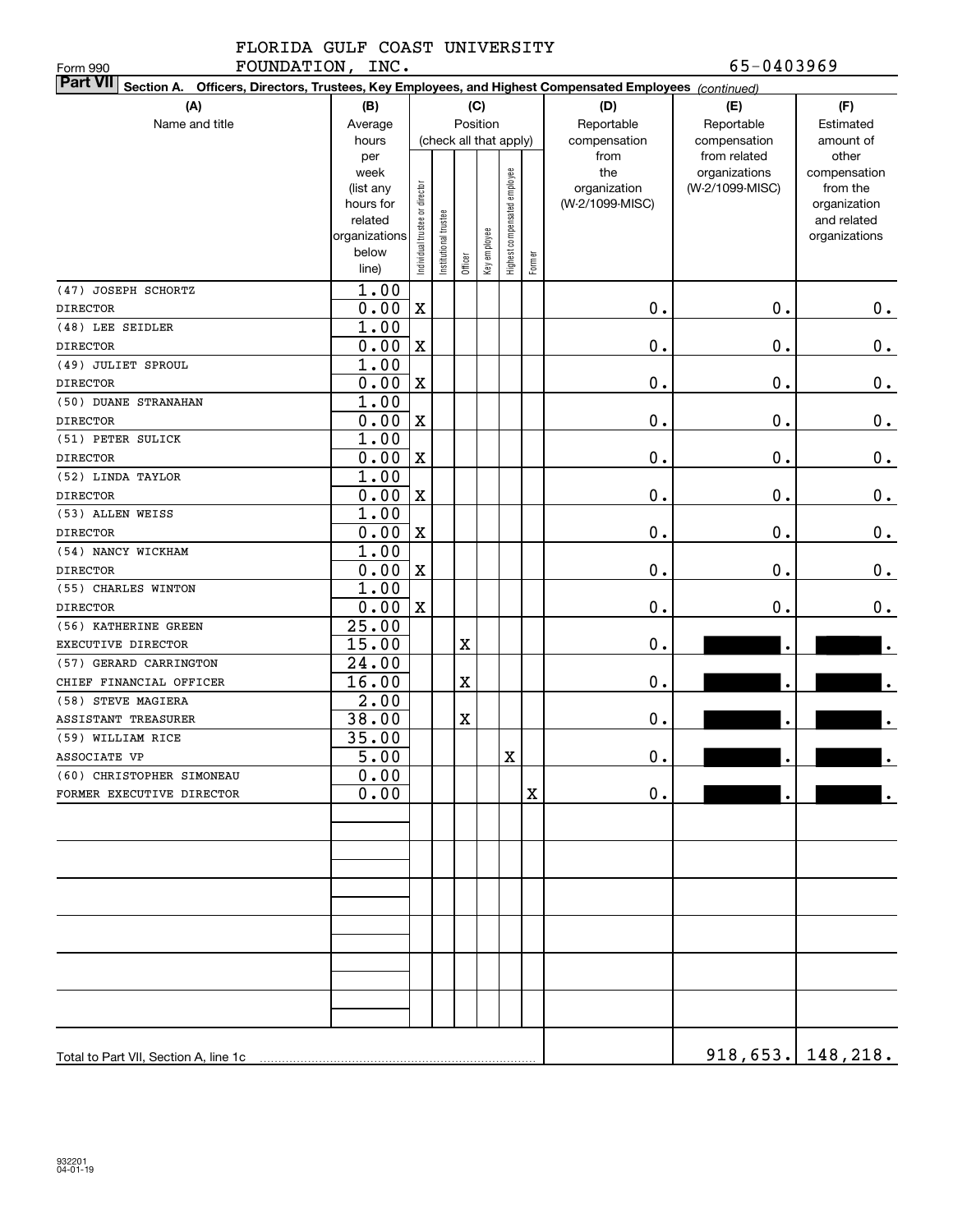FOUNDATION, INC.

|                                                           | <b>Part VIII</b> |                                          | <b>Statement of Revenue</b>                                                                                          |    |                     |                                |                      |                                              |                                                 |                                                                 |
|-----------------------------------------------------------|------------------|------------------------------------------|----------------------------------------------------------------------------------------------------------------------|----|---------------------|--------------------------------|----------------------|----------------------------------------------|-------------------------------------------------|-----------------------------------------------------------------|
|                                                           |                  |                                          | Check if Schedule O contains a response or note to any line in this Part VIII                                        |    |                     |                                |                      |                                              |                                                 |                                                                 |
|                                                           |                  |                                          |                                                                                                                      |    |                     |                                | (A)<br>Total revenue | (B)<br>Related or exempt<br>function revenue | $\overline{C}$<br>Unrelated<br>business revenue | (D)<br>Revenue excluded<br>from tax under<br>sections 512 - 514 |
|                                                           |                  |                                          | 1 a Federated campaigns                                                                                              |    | 1a                  |                                |                      |                                              |                                                 |                                                                 |
|                                                           |                  |                                          | <b>b</b> Membership dues                                                                                             |    | 1b                  |                                |                      |                                              |                                                 |                                                                 |
|                                                           |                  |                                          | c Fundraising events                                                                                                 |    | 1 <sub>c</sub>      | 492,574.                       |                      |                                              |                                                 |                                                                 |
|                                                           |                  |                                          | d Related organizations                                                                                              |    | 1d                  |                                |                      |                                              |                                                 |                                                                 |
|                                                           |                  |                                          | e Government grants (contributions)                                                                                  |    | 1e                  |                                |                      |                                              |                                                 |                                                                 |
|                                                           |                  |                                          | f All other contributions, gifts, grants, and                                                                        |    |                     |                                |                      |                                              |                                                 |                                                                 |
|                                                           |                  | similar amounts not included above<br>1f |                                                                                                                      |    |                     | 23,884,180.                    |                      |                                              |                                                 |                                                                 |
| Contributions, Gifts, Grants<br>and Other Similar Amounts |                  |                                          | g Noncash contributions included in lines 1a-1f                                                                      |    | $1g$ $\frac{1}{3}$  | 540,747.                       |                      |                                              |                                                 |                                                                 |
|                                                           |                  |                                          |                                                                                                                      |    |                     | ▶                              | 24, 376, 754.        |                                              |                                                 |                                                                 |
|                                                           |                  |                                          |                                                                                                                      |    |                     | <b>Business Code</b>           |                      |                                              |                                                 |                                                                 |
|                                                           | 2а               |                                          | FUNDRAISING ACTIVITIES                                                                                               |    |                     | 900099                         | 1,060,050.           | 1,060,050.                                   |                                                 |                                                                 |
|                                                           |                  | b                                        | FACILITY RENTAL                                                                                                      |    |                     | 531390                         | 537,090.             | 537,090.                                     |                                                 |                                                                 |
|                                                           |                  | c                                        | the control of the control of the control of the control of the control of                                           |    |                     |                                |                      |                                              |                                                 |                                                                 |
|                                                           |                  | d                                        | <u> 1989 - Johann Stein, marwolaethau a bhann an t-Amhair an t-Amhair an t-Amhair an t-Amhair an t-Amhair an t-A</u> |    |                     |                                |                      |                                              |                                                 |                                                                 |
| Program Service<br>Revenue                                |                  | е                                        |                                                                                                                      |    |                     |                                |                      |                                              |                                                 |                                                                 |
|                                                           |                  |                                          | f All other program service revenue                                                                                  |    |                     | ▶                              | 1,597,140.           |                                              |                                                 |                                                                 |
|                                                           | 3                |                                          | Investment income (including dividends, interest, and                                                                |    |                     |                                |                      |                                              |                                                 |                                                                 |
|                                                           |                  |                                          |                                                                                                                      |    |                     |                                | 371,806.             |                                              |                                                 | 371,806.                                                        |
|                                                           | 4                |                                          | Income from investment of tax-exempt bond proceeds                                                                   |    |                     |                                |                      |                                              |                                                 |                                                                 |
|                                                           | 5                |                                          |                                                                                                                      |    |                     |                                | 10,705.              |                                              |                                                 | 10,705.                                                         |
|                                                           |                  |                                          |                                                                                                                      |    | (i) Real            | (ii) Personal                  |                      |                                              |                                                 |                                                                 |
|                                                           |                  |                                          | 6 a Gross rents<br>.                                                                                                 | 6a |                     |                                |                      |                                              |                                                 |                                                                 |
|                                                           |                  |                                          | <b>b</b> Less: rental expenses $\ldots$                                                                              | 6b |                     |                                |                      |                                              |                                                 |                                                                 |
|                                                           |                  |                                          | c Rental income or (loss)                                                                                            | 6c |                     |                                |                      |                                              |                                                 |                                                                 |
|                                                           |                  |                                          | d Net rental income or (loss)                                                                                        |    |                     |                                |                      |                                              |                                                 |                                                                 |
|                                                           |                  |                                          | 7 a Gross amount from sales of                                                                                       |    | (i) Securities      | (ii) Other                     |                      |                                              |                                                 |                                                                 |
|                                                           |                  |                                          | assets other than inventory                                                                                          |    | $7a$ 32, 719, 722.  |                                |                      |                                              |                                                 |                                                                 |
|                                                           |                  |                                          | <b>b</b> Less: cost or other basis                                                                                   |    |                     |                                |                      |                                              |                                                 |                                                                 |
| Revenue                                                   |                  |                                          | and sales expenses                                                                                                   |    | $ 7b $ 34,590,295.  |                                |                      |                                              |                                                 |                                                                 |
|                                                           |                  |                                          | c Gain or (loss)                                                                                                     |    | $ 7c  - 1,870,573.$ |                                |                      |                                              |                                                 |                                                                 |
|                                                           |                  |                                          |                                                                                                                      |    |                     | ▶                              | $-1,870,573.$        |                                              |                                                 | $-1,870,573.$                                                   |
| <b>Othe</b>                                               |                  |                                          | 8 a Gross income from fundraising events (not<br>492,574. of<br>including \$                                         |    |                     |                                |                      |                                              |                                                 |                                                                 |
|                                                           |                  |                                          | contributions reported on line 1c). See                                                                              |    |                     |                                |                      |                                              |                                                 |                                                                 |
|                                                           |                  |                                          |                                                                                                                      |    | 8a                  | 698,934.                       |                      |                                              |                                                 |                                                                 |
|                                                           |                  |                                          |                                                                                                                      |    | 8b                  | 294,028.                       |                      |                                              |                                                 |                                                                 |
|                                                           |                  |                                          | c Net income or (loss) from fundraising events                                                                       |    |                     | ▶                              | 404,906.             |                                              |                                                 | 404,906.                                                        |
|                                                           |                  |                                          | 9 a Gross income from gaming activities. See                                                                         |    |                     |                                |                      |                                              |                                                 |                                                                 |
|                                                           |                  |                                          |                                                                                                                      |    | 9a                  |                                |                      |                                              |                                                 |                                                                 |
|                                                           |                  |                                          | <b>b</b> Less: direct expenses <b>manually</b>                                                                       |    | 9 <sub>b</sub>      |                                |                      |                                              |                                                 |                                                                 |
|                                                           |                  |                                          | c Net income or (loss) from gaming activities                                                                        |    |                     |                                |                      |                                              |                                                 |                                                                 |
|                                                           |                  |                                          | 10 a Gross sales of inventory, less returns                                                                          |    |                     |                                |                      |                                              |                                                 |                                                                 |
|                                                           |                  |                                          | 10a                                                                                                                  |    |                     |                                |                      |                                              |                                                 |                                                                 |
|                                                           |                  |                                          | <b>b</b> Less: cost of goods sold                                                                                    |    | 10b                 |                                |                      |                                              |                                                 |                                                                 |
|                                                           |                  |                                          | c Net income or (loss) from sales of inventory                                                                       |    |                     |                                |                      |                                              |                                                 |                                                                 |
|                                                           |                  |                                          | 11 a UBI FROM $K-1S$                                                                                                 |    |                     | <b>Business Code</b><br>525990 |                      |                                              |                                                 |                                                                 |
|                                                           |                  |                                          |                                                                                                                      |    |                     |                                | 2,491.               |                                              | 2,491.                                          |                                                                 |
|                                                           |                  | b                                        |                                                                                                                      |    |                     |                                |                      |                                              |                                                 |                                                                 |
| Miscellaneous<br>Revenue                                  |                  | с                                        |                                                                                                                      |    |                     |                                |                      |                                              |                                                 |                                                                 |
|                                                           |                  |                                          |                                                                                                                      |    |                     | ▶                              | 2,491.               |                                              |                                                 |                                                                 |
|                                                           | 12               |                                          |                                                                                                                      |    |                     |                                | 24,893,229.          | 1,597,140.                                   | 2,491.                                          | $-1,083,156.$                                                   |
|                                                           |                  |                                          |                                                                                                                      |    |                     |                                |                      |                                              |                                                 |                                                                 |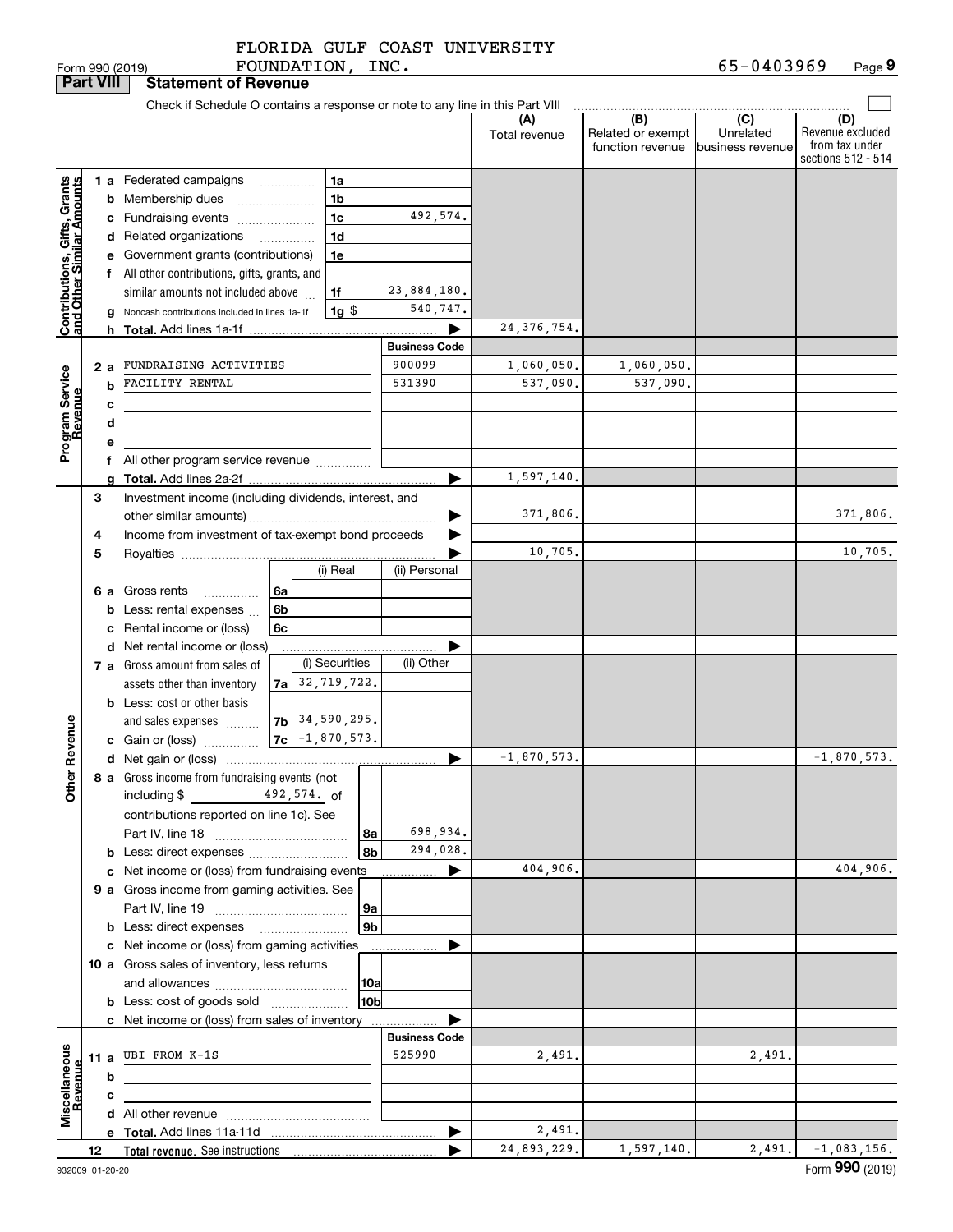#### Form 990 (2019) Page **Part IX Statement of Functional Expenses**  ${\tt FOUNDATION}$ ,  ${\tt INC.}$   ${\tt 65-0403969}$ FLORIDA GULF COAST UNIVERSITY

|              | Section 501(c)(3) and 501(c)(4) organizations must complete all columns. All other organizations must complete column (A).                                                                                 |                       |                                    |                                           |                                |  |  |  |  |  |  |
|--------------|------------------------------------------------------------------------------------------------------------------------------------------------------------------------------------------------------------|-----------------------|------------------------------------|-------------------------------------------|--------------------------------|--|--|--|--|--|--|
|              | Check if Schedule O contains a response or note to any line in this Part IX                                                                                                                                |                       |                                    |                                           |                                |  |  |  |  |  |  |
|              | Do not include amounts reported on lines 6b,<br>7b, 8b, 9b, and 10b of Part VIII.                                                                                                                          | (A)<br>Total expenses | (B)<br>Program service<br>expenses | (C)<br>Management and<br>general expenses | (D)<br>Fundraising<br>expenses |  |  |  |  |  |  |
| 1            | Grants and other assistance to domestic organizations                                                                                                                                                      |                       |                                    |                                           |                                |  |  |  |  |  |  |
|              | and domestic governments. See Part IV, line 21                                                                                                                                                             | 12,971,501.           | 12,971,501.                        |                                           |                                |  |  |  |  |  |  |
| $\mathbf{2}$ | Grants and other assistance to domestic                                                                                                                                                                    |                       |                                    |                                           |                                |  |  |  |  |  |  |
|              | individuals. See Part IV, line 22                                                                                                                                                                          |                       |                                    |                                           |                                |  |  |  |  |  |  |
| 3            | Grants and other assistance to foreign                                                                                                                                                                     |                       |                                    |                                           |                                |  |  |  |  |  |  |
|              | organizations, foreign governments, and foreign<br>individuals. See Part IV, lines 15 and 16                                                                                                               |                       |                                    |                                           |                                |  |  |  |  |  |  |
| 4            | Benefits paid to or for members                                                                                                                                                                            |                       |                                    |                                           |                                |  |  |  |  |  |  |
| 5            | Compensation of current officers, directors,                                                                                                                                                               |                       |                                    |                                           |                                |  |  |  |  |  |  |
|              | trustees, and key employees                                                                                                                                                                                |                       |                                    |                                           |                                |  |  |  |  |  |  |
| 6            | Compensation not included above to disqualified                                                                                                                                                            |                       |                                    |                                           |                                |  |  |  |  |  |  |
|              | persons (as defined under section 4958(f)(1)) and<br>persons described in section 4958(c)(3)(B)                                                                                                            |                       |                                    |                                           |                                |  |  |  |  |  |  |
| 7            |                                                                                                                                                                                                            |                       |                                    |                                           |                                |  |  |  |  |  |  |
| 8            | Pension plan accruals and contributions (include                                                                                                                                                           |                       |                                    |                                           |                                |  |  |  |  |  |  |
|              | section 401(k) and 403(b) employer contributions)                                                                                                                                                          |                       |                                    |                                           |                                |  |  |  |  |  |  |
| 9            |                                                                                                                                                                                                            |                       |                                    |                                           |                                |  |  |  |  |  |  |
| 10           |                                                                                                                                                                                                            |                       |                                    |                                           |                                |  |  |  |  |  |  |
| 11           | Fees for services (nonemployees):                                                                                                                                                                          |                       |                                    |                                           |                                |  |  |  |  |  |  |
| a            |                                                                                                                                                                                                            |                       |                                    |                                           |                                |  |  |  |  |  |  |
| b            |                                                                                                                                                                                                            | 3,551.                |                                    | 3,551.                                    |                                |  |  |  |  |  |  |
| с            |                                                                                                                                                                                                            | 82,950.               | 34,250.                            | 48,700.                                   |                                |  |  |  |  |  |  |
| d            |                                                                                                                                                                                                            | 181,453.              |                                    | 181,453.                                  |                                |  |  |  |  |  |  |
| е            | Professional fundraising services. See Part IV, line 17                                                                                                                                                    | 38,228.               |                                    |                                           | 38,228.                        |  |  |  |  |  |  |
| f            |                                                                                                                                                                                                            | 173,384.              |                                    | 173,384.                                  |                                |  |  |  |  |  |  |
| a            | Other. (If line 11g amount exceeds 10% of line 25,                                                                                                                                                         |                       |                                    |                                           |                                |  |  |  |  |  |  |
|              | column (A) amount, list line 11g expenses on Sch O.)                                                                                                                                                       | 598,248.<br>58,452.   | 559,049.<br>28,898.                | 27,060.<br>17,464.                        | 12, 139.<br>12,090.            |  |  |  |  |  |  |
| 12           |                                                                                                                                                                                                            | 760, 152.             | $\overline{669, 740}$ .            | 39,491.                                   | 50,921.                        |  |  |  |  |  |  |
| 13           |                                                                                                                                                                                                            | 52,899.               | 52,899.                            |                                           |                                |  |  |  |  |  |  |
| 14<br>15     |                                                                                                                                                                                                            |                       |                                    |                                           |                                |  |  |  |  |  |  |
| 16           |                                                                                                                                                                                                            | 223,532.              | 223,302.                           | 230.                                      |                                |  |  |  |  |  |  |
| 17           |                                                                                                                                                                                                            | 372,914.              | 329, 150.                          | 15,449.                                   | 28,315.                        |  |  |  |  |  |  |
| 18           | Payments of travel or entertainment expenses                                                                                                                                                               |                       |                                    |                                           |                                |  |  |  |  |  |  |
|              | for any federal, state, or local public officials                                                                                                                                                          |                       |                                    |                                           |                                |  |  |  |  |  |  |
| 19           | Conferences, conventions, and meetings                                                                                                                                                                     | 1,234,549.            | 743,452.                           | 262,829.                                  | $\overline{228}$ , 268.        |  |  |  |  |  |  |
| 20           | Interest                                                                                                                                                                                                   |                       |                                    |                                           |                                |  |  |  |  |  |  |
| 21           |                                                                                                                                                                                                            |                       |                                    |                                           |                                |  |  |  |  |  |  |
| 22           | Depreciation, depletion, and amortization                                                                                                                                                                  | 30,606.               |                                    | 30,606.                                   |                                |  |  |  |  |  |  |
| 23           | Insurance                                                                                                                                                                                                  | 406,076.              | 261,549.                           | 94,992.                                   | 49,535.                        |  |  |  |  |  |  |
| 24           | Other expenses. Itemize expenses not covered<br>above (List miscellaneous expenses on line 24e. If<br>line 24e amount exceeds 10% of line 25, column (A)<br>amount, list line 24e expenses on Schedule 0.) |                       |                                    |                                           |                                |  |  |  |  |  |  |
| a            | PROGRAM PRODUCTION                                                                                                                                                                                         | 428,948.              | 428,948.                           |                                           |                                |  |  |  |  |  |  |
| b            | DUES AND SUBSCRIPTIONS                                                                                                                                                                                     | 198,184.              | 194,384.                           | 3,770.                                    | 30.                            |  |  |  |  |  |  |
| c            | GIFTS/ACKNOWLEDGMENTS                                                                                                                                                                                      | 18,093.               | 11,296.                            | 2,945.                                    | 3,852.                         |  |  |  |  |  |  |
| d            | <b>UBI TAX</b>                                                                                                                                                                                             | 346.                  |                                    | 346.                                      |                                |  |  |  |  |  |  |
| е            | All other expenses                                                                                                                                                                                         | 80, 470.              | 30,550.                            | 49,920.                                   |                                |  |  |  |  |  |  |
| 25           | Total functional expenses. Add lines 1 through 24e                                                                                                                                                         | 17,914,536.           | 16,538,968.                        | 952, 190.                                 | 423,378.                       |  |  |  |  |  |  |
| 26           | Joint costs. Complete this line only if the organization                                                                                                                                                   |                       |                                    |                                           |                                |  |  |  |  |  |  |
|              | reported in column (B) joint costs from a combined                                                                                                                                                         |                       |                                    |                                           |                                |  |  |  |  |  |  |
|              | educational campaign and fundraising solicitation.                                                                                                                                                         |                       |                                    |                                           |                                |  |  |  |  |  |  |
|              | Check here<br>if following SOP 98-2 (ASC 958-720)                                                                                                                                                          |                       |                                    |                                           |                                |  |  |  |  |  |  |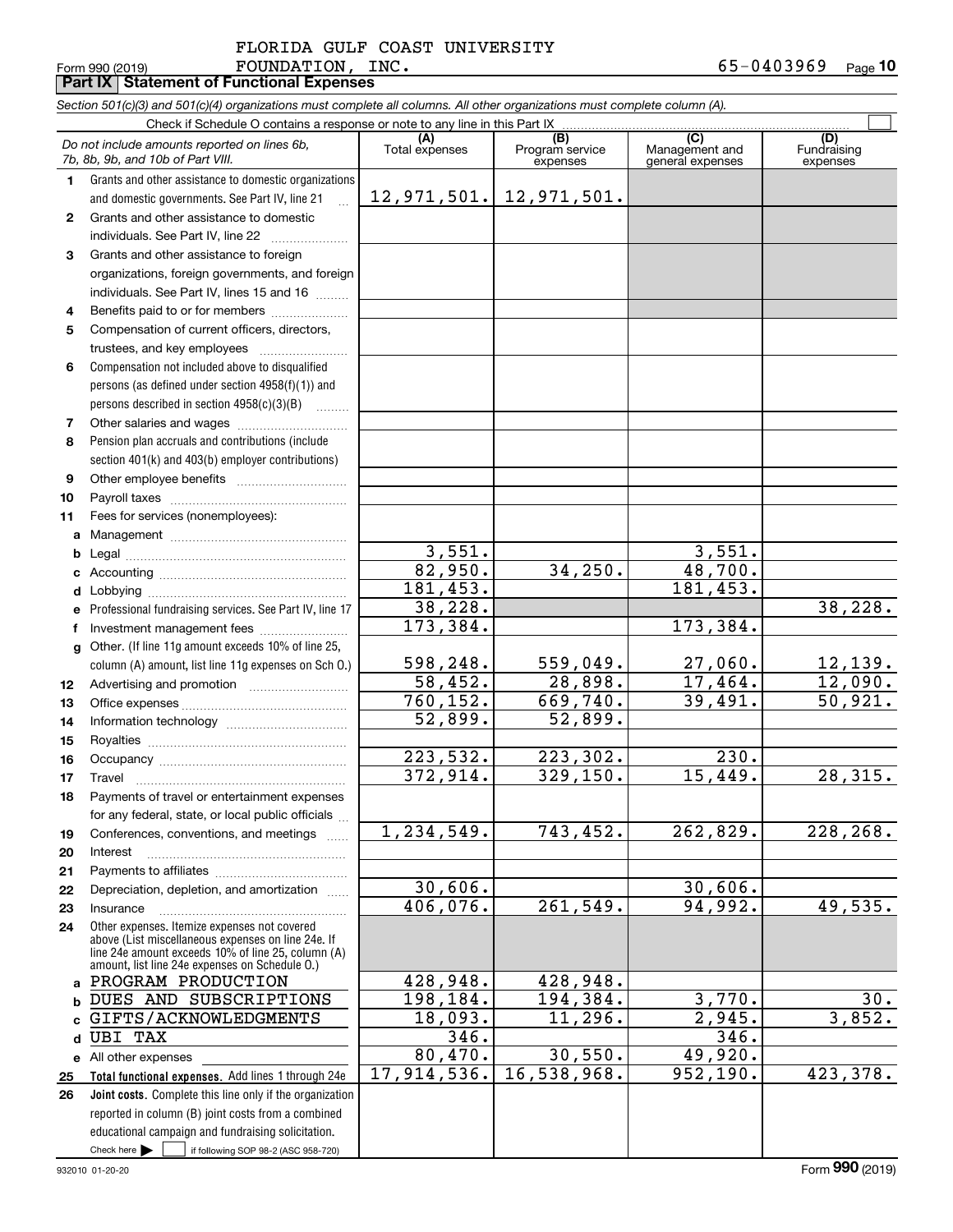|             |  | FLORIDA GULF COAST UNIVERSITY |
|-------------|--|-------------------------------|
| ___________ |  |                               |

Form 990 (2019) FOUNDA'I'LON, INC 。 b 5-U 4 U 3 Y 6 Y \_\_\_\_\_\_\_\_\_\_\_ **11**

|                             | Part X | <b>Balance Sheet</b>                                                                                                                                                                                                           |                          |                 |                            |
|-----------------------------|--------|--------------------------------------------------------------------------------------------------------------------------------------------------------------------------------------------------------------------------------|--------------------------|-----------------|----------------------------|
|                             |        | Check if Schedule O contains a response or note to any line in this Part X [11] Check if Schedule O contains a response or note to any line in this Part X                                                                     |                          |                 |                            |
|                             |        |                                                                                                                                                                                                                                | (A)<br>Beginning of year |                 | (B)<br>End of year         |
|                             | 1      |                                                                                                                                                                                                                                |                          | 1               |                            |
|                             | 2      |                                                                                                                                                                                                                                | 19,306,762.              | $\mathbf{2}$    | 20,458,825.                |
|                             | з      |                                                                                                                                                                                                                                | 2,360,668.               | 3               | 8, 294, 508.               |
|                             | 4      |                                                                                                                                                                                                                                | 5,750.                   | $\overline{4}$  | 3,150.                     |
|                             | 5      | Loans and other receivables from any current or former officer, director,                                                                                                                                                      |                          |                 |                            |
|                             |        | trustee, key employee, creator or founder, substantial contributor, or 35%                                                                                                                                                     |                          |                 |                            |
|                             |        | controlled entity or family member of any of these persons                                                                                                                                                                     |                          | 5               |                            |
|                             | 6      | Loans and other receivables from other disqualified persons (as defined                                                                                                                                                        |                          |                 |                            |
|                             |        | under section $4958(f)(1)$ , and persons described in section $4958(c)(3)(B)$<br>$\ldots$                                                                                                                                      |                          | 6               |                            |
|                             | 7      |                                                                                                                                                                                                                                |                          | $\overline{7}$  |                            |
| Assets                      | 8      |                                                                                                                                                                                                                                |                          | 8               |                            |
|                             | 9      | Prepaid expenses and deferred charges                                                                                                                                                                                          | 136,205.                 | 9               | 99, 299.                   |
|                             |        | <b>10a</b> Land, buildings, and equipment: cost or other                                                                                                                                                                       |                          |                 |                            |
|                             |        | 11,835,007.<br>basis. Complete Part VI of Schedule D  10a                                                                                                                                                                      |                          |                 |                            |
|                             |        | <u>10b</u><br><b>b</b> Less: accumulated depreciation                                                                                                                                                                          | 12,032,007.              | 10 <sub>c</sub> | 11,835,007.                |
|                             | 11     |                                                                                                                                                                                                                                | 72,814,561.              | 11              | 77,730,329.                |
|                             | 12     |                                                                                                                                                                                                                                | 28,052,406.              | 12              | 29, 471, 333.              |
|                             | 13     |                                                                                                                                                                                                                                |                          | 13              |                            |
|                             | 14     |                                                                                                                                                                                                                                |                          | 14              |                            |
|                             | 15     |                                                                                                                                                                                                                                | 178,357.                 | 15              | 217,903.                   |
|                             | 16     |                                                                                                                                                                                                                                | 134,886,716.             | 16              | 148, 110, 354.             |
|                             | 17     |                                                                                                                                                                                                                                | 117,765.                 | 17              | 260, 305.                  |
|                             | 18     |                                                                                                                                                                                                                                |                          | 18              |                            |
|                             | 19     | Deferred revenue manual contracts and contracts are all the contracts and contracts are contracted and contracts are contracted and contract are contracted and contract are contracted and contract are contracted and contra |                          | 19              |                            |
|                             | 20     |                                                                                                                                                                                                                                |                          | 20              |                            |
|                             | 21     | Escrow or custodial account liability. Complete Part IV of Schedule D<br>.                                                                                                                                                     |                          | 21              |                            |
|                             | 22     | Loans and other payables to any current or former officer, director,                                                                                                                                                           |                          |                 |                            |
|                             |        | trustee, key employee, creator or founder, substantial contributor, or 35%                                                                                                                                                     |                          |                 |                            |
| Liabilities                 |        | controlled entity or family member of any of these persons                                                                                                                                                                     |                          | 22              |                            |
|                             | 23     | Secured mortgages and notes payable to unrelated third parties                                                                                                                                                                 |                          | 23              |                            |
|                             | 24     | Unsecured notes and loans payable to unrelated third parties                                                                                                                                                                   |                          | 24              |                            |
|                             | 25     | Other liabilities (including federal income tax, payables to related third                                                                                                                                                     |                          |                 |                            |
|                             |        | parties, and other liabilities not included on lines 17-24). Complete Part X                                                                                                                                                   |                          |                 |                            |
|                             |        | of Schedule D                                                                                                                                                                                                                  | <u>1,579,785. </u>       | 25              | 2,138,099.                 |
|                             | 26     | Total liabilities. Add lines 17 through 25                                                                                                                                                                                     | 1,697,550.               | 26              | $\overline{2}$ , 398, 404. |
|                             |        | Organizations that follow FASB ASC 958, check here $\blacktriangleright \boxed{X}$                                                                                                                                             |                          |                 |                            |
|                             |        | and complete lines 27, 28, 32, and 33.                                                                                                                                                                                         |                          |                 |                            |
|                             | 27     | Net assets without donor restrictions                                                                                                                                                                                          | 9,538,558.               | 27              | 10, 115, 554.              |
|                             | 28     |                                                                                                                                                                                                                                | 123,650,608.             | 28              | 135,596,396.               |
|                             |        | Organizations that do not follow FASB ASC 958, check here $\blacktriangleright$                                                                                                                                                |                          |                 |                            |
|                             |        | and complete lines 29 through 33.                                                                                                                                                                                              |                          |                 |                            |
|                             | 29     |                                                                                                                                                                                                                                |                          | 29              |                            |
| Net Assets or Fund Balances | 30     | Paid-in or capital surplus, or land, building, or equipment fund                                                                                                                                                               |                          | 30              |                            |
|                             | 31     | Retained earnings, endowment, accumulated income, or other funds<br>.                                                                                                                                                          |                          | 31              |                            |
|                             | 32     |                                                                                                                                                                                                                                | 133, 189, 166.           | 32              | 145,711,950.               |
|                             | 33     |                                                                                                                                                                                                                                | 134,886,716.             | 33              | 148, 110, 354.             |

Form (2019) **990**

# FOUNDATION, INC.